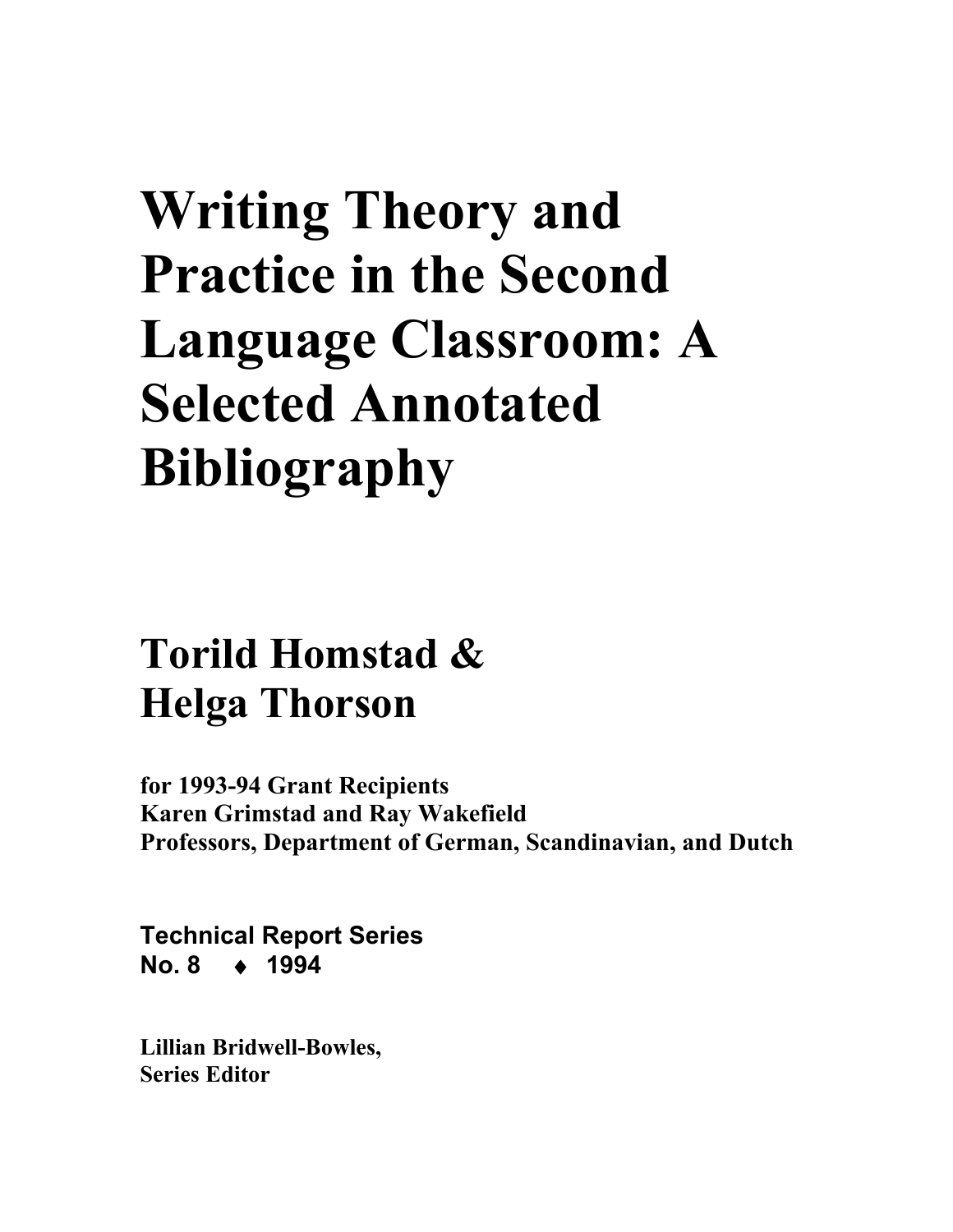# **Writing Theory and Practice in the Second Language Classroom: A Selected Annotated Bibliography**

## **Torild Homstad & Helga Thorson**

**for 1993-94 Grant Recipients Karen Grimstad and Ray Wakefield Professors, Department of German, Scandinavian, and Dutch** 

**Technical Report Series No. 8** ♦ **1994** 

**Lillian Bridwell-Bowles, Series Editor Mark Olson, Editor**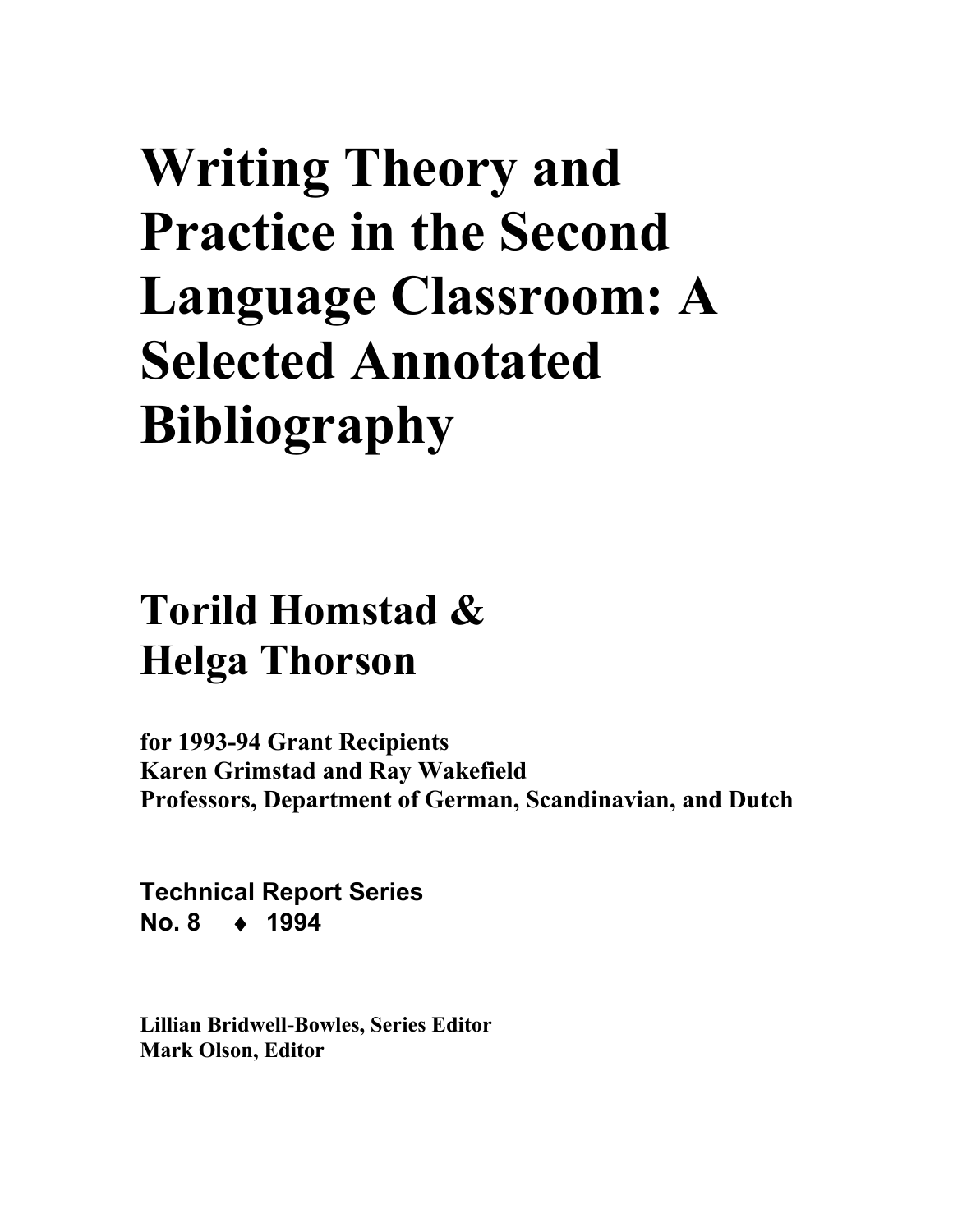#### **THE CENTER FOR INTERDISCIPLINARY STUDIES OF WRITING**

UNIVERSITY OF MINNESOTA 227 LIND HALL 207 CHURCH STREET S.E. MINNEAPOLIS, MN 55455

| Director:                   | Lillian Bridwell-Bowles, Associate Professor, English                                              |
|-----------------------------|----------------------------------------------------------------------------------------------------|
| <b>Research Assistants:</b> | Elaine Cullen, Kathleen Sheerin Devore, Michael Kuhne,<br>Kimberly Lynch, Pamela Olano, Mark Olson |
|                             |                                                                                                    |
| <b>Policy Council:</b>      | Terence Collins, Professor, General College; Jeffrey Derby,                                        |
|                             | Assistant Professor, Chemical Engineering, Institute of                                            |
|                             | Technology; Emily Hoover, Associate Professor,                                                     |
|                             | Horticultural Science; Gerald Rinehart, Director of                                                |
|                             | Undergraduate Studies, Carlson School of Management;                                               |
|                             | Ray Wakefield, Associate Professor, German,                                                        |
|                             | Scandinavian, and Dutch.                                                                           |
| <b>Faculty Affiliates:</b>  | Chris Anson, Professor, English, Director of Program in                                            |
|                             | Composition and Communication; Lisa Albrecht, Associate                                            |
|                             | Professor, General College; Robert L. Brown, Associate                                             |
|                             | Professor, English; Ann Hill Duin, Associate Professor,                                            |
|                             | Rhetoric; Donald Ross, Professor, English; Geoffrey Sirc,                                          |
|                             | Associate Professor, General College; Billie Wahlstrom,                                            |
|                             | Professor, Rhetoric.                                                                               |

#### Copyright © 1994 by The Board of Regents, University of Minnesota All Rights Reserved

ISBN 1-881221-17-2

The University of Minnesota is committed to the policy that all personnel shall have equal access to its programs, facilities, and employment without regard to race, color, creed, religion, national origin, sex, age, marital status, disability, public assistance status, veteran status, or sexual orientation.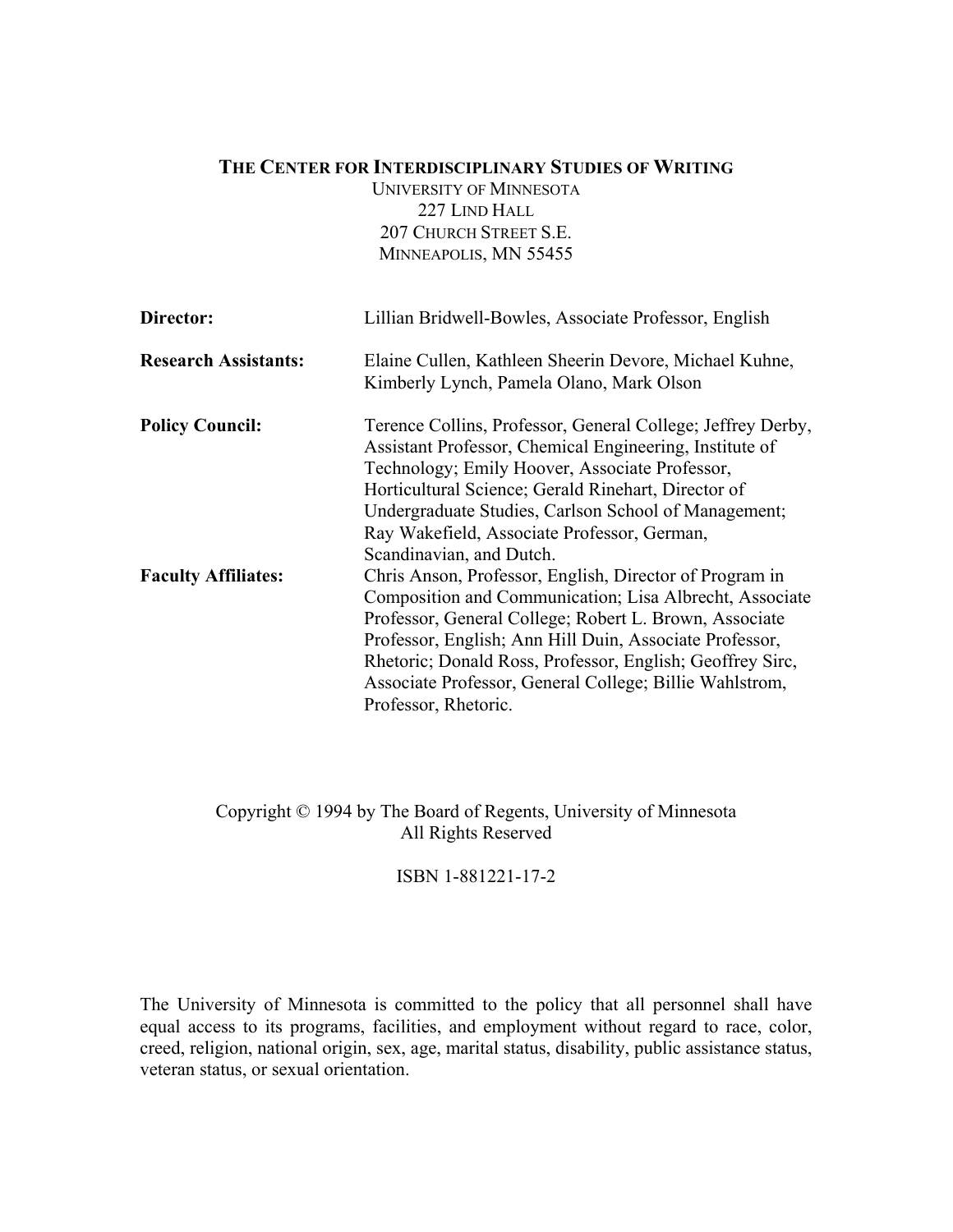#### **Preface**

In the 1993-94 academic year, members of the Department of German, Scandinavian, and Dutch embarked on a Center-sponsored research project investigating the role of writing in second language acquisition. As Torild Homstad and Helga Thorson point out in their introduction to this bibliography, writing has long been considered a "support skill" for learning grammar in foreign language instruction. Their research looked beyond traditional writing practices in second language acquisition for new instructional possibilities.

One aspect of the project was to search current literature in composition studies, foreign language instruction, and English as a Second Language. Their annotations show that a number of theorists and practitioners in second language instruction are pushing the boundaries of standard language instruction practices by adapting methods familiar to composition studies. For example, foreign language instructors are stressing the "process" approach to writing using and "writing-to-learn" strategies.

Homstad and Thorson offer a particularly helpful introduction to the wide range of opinions and practices concerning writing among foreign language instructors. For those engaged in foreign language and English as a Second Language instruction, the bibliography annotates articles concerned with both theoretical and practical aspects of writing instruction. The bibliography is also helpful for introducing composition theorists and practitioners to new sites for thinking about literacy.

The Center for Interdisciplinary Studies of Writing annually funds research projects by University of Minnesota faculty to study any of the following topics:

• characteristics of writing across the University's curriculum;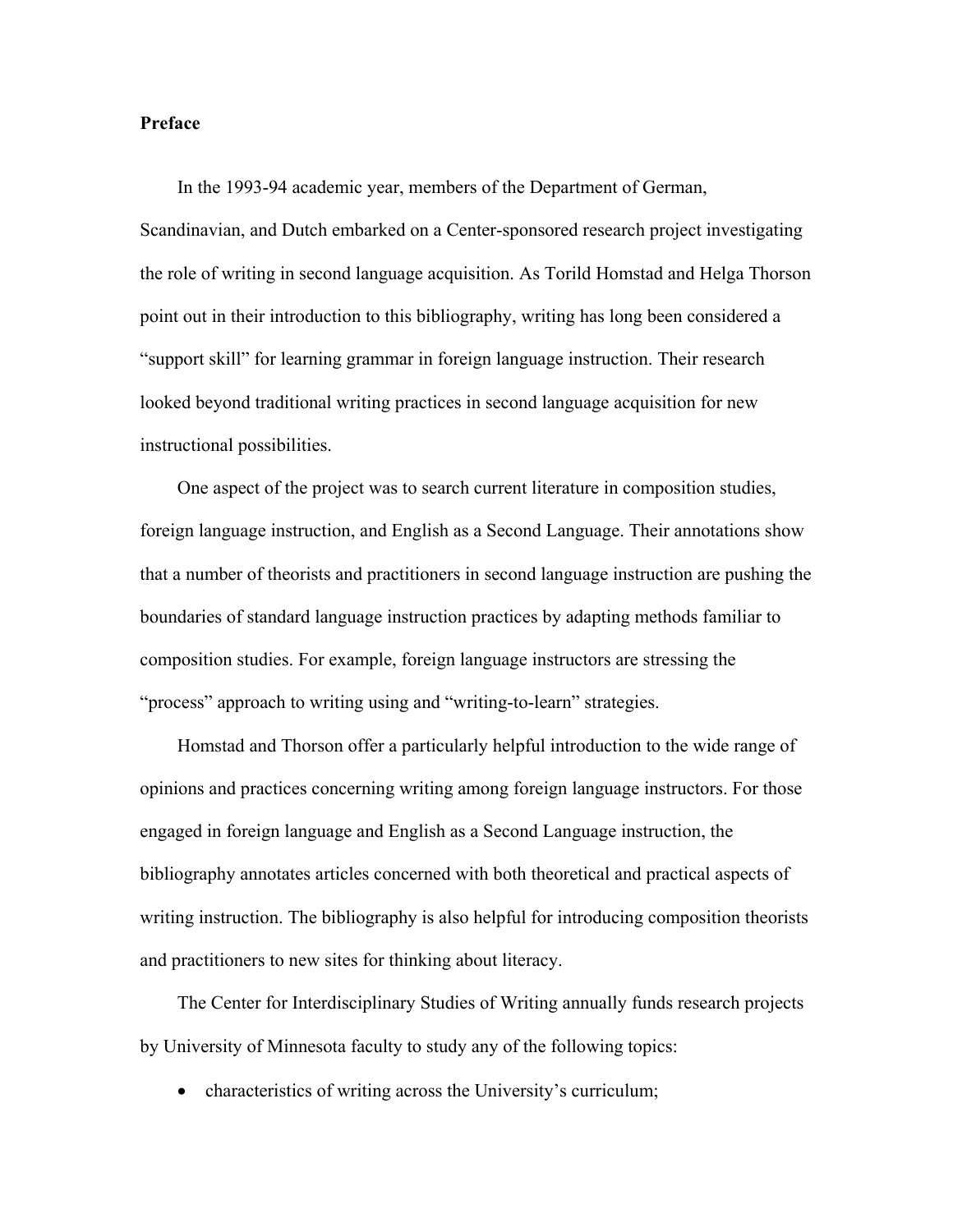- status reports on students' writing ability at the University;
- the connections between writing and learning in all fields;
- the characteristics of writing beyond the academy;
- the effects of ethnicity, race, class, and gender on writing; and
- curricular reform through writing.

We publish informal reports on the projects, such as this bibliography by Homstad and Thorson, available in the form of technical reports. More elaborate reports and extended discussions of Center grant recipients' works are available through our monograph series.

One of the Center's goals is to disseminate the results of these research projects as broadly as possible within the University community and on a national level. We encourage discussion of Torild Homstad and Helga Thorson's annotations and interpretations of the literature currently available on using writing in the foreign language classroom. We invite you to contact the Center for Interdisciplinary Studies of Writing for information about other publications or Center activities.

> Lillian Bridwell-Bowles, Series Editor Mark Olson, Editor September 1994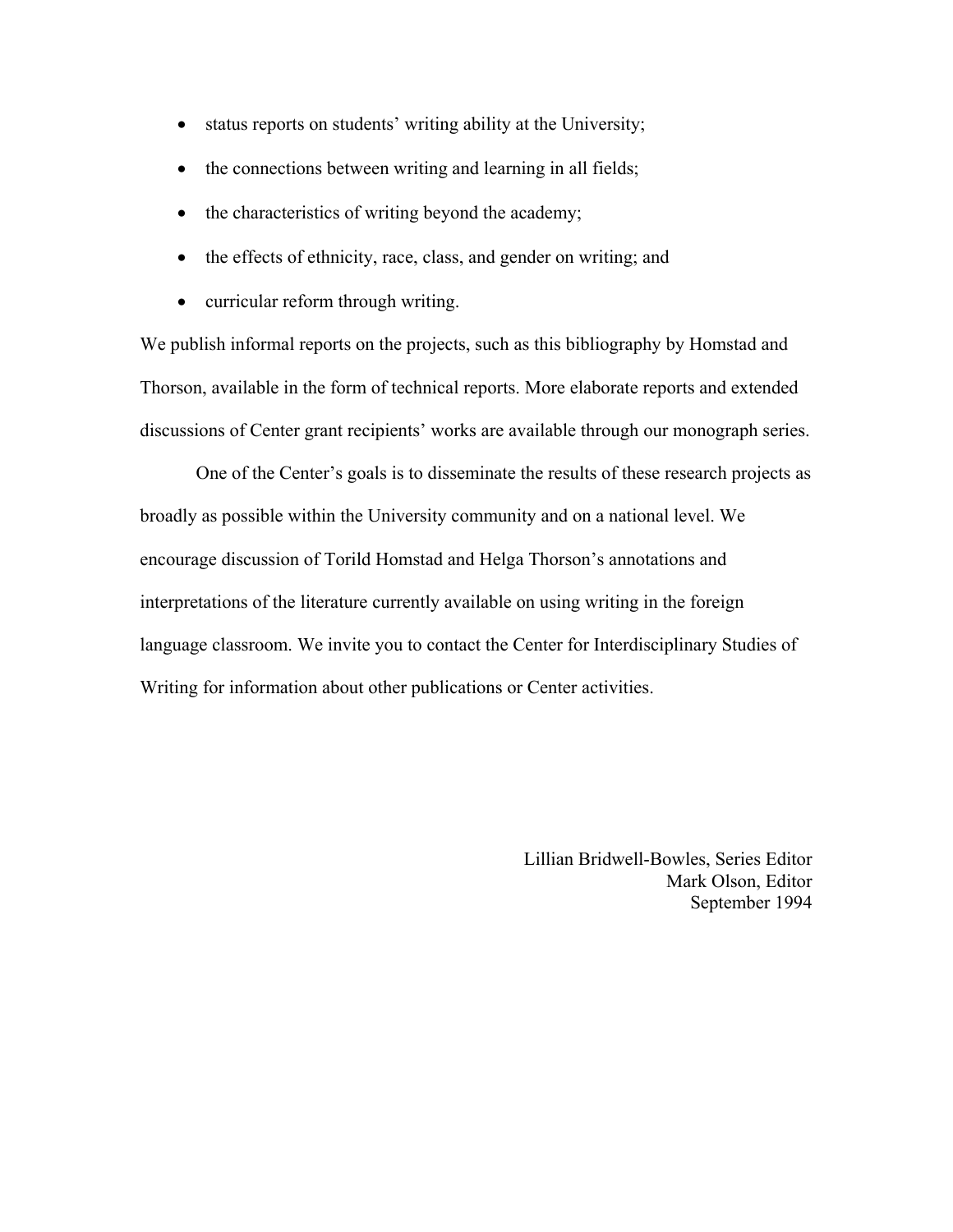### **Writing Theory and Practice in the Second Language Classroom: A Selected Annotated Bibliography**

This annotated bibliography on second language writing provides an overview of some of the major ideas and resources concerning the role of writing in the second language classroom. It contains both "hands-on" material directly applicable to the language classroom and articles, which trace the historical and theoretical development of writing pedagogy in second language education. The bibliography is part of a grant funded by the Center for the Interdisciplinary Studies of Writing at the University of Minnesota to investigate ways in which writing-to-learn activities can most effectively be used in the foreign language (FL) classroom.

As theories of second language education have evolved from the grammartranslation to the audio-lingual method to the more communicative approaches that are commonly used today, ideas about how language proficiency develops and ought to be taught have also changed. Writing has commonly been viewed as a support skill, used to reinforce the acquisition of grammar, as in the grammar-translation method, or to support the memorization of CO1TeCt language structures, as in the audio-lingual method. Until recently, even the communicative approaches, with their emphasis on oral proficiency, have tended to de-emphasize writing. But ideas from writing-to-learn, writing across the curriculum, and writing for academic purposes movements in composition and English as a Second Language (ESL) have all had an impact on thinking about the place of writing in second language education.

There is ample evidence to indicate the ineffectiveness of micro-correcting student writing in developing language competencies. More research needs to be done on how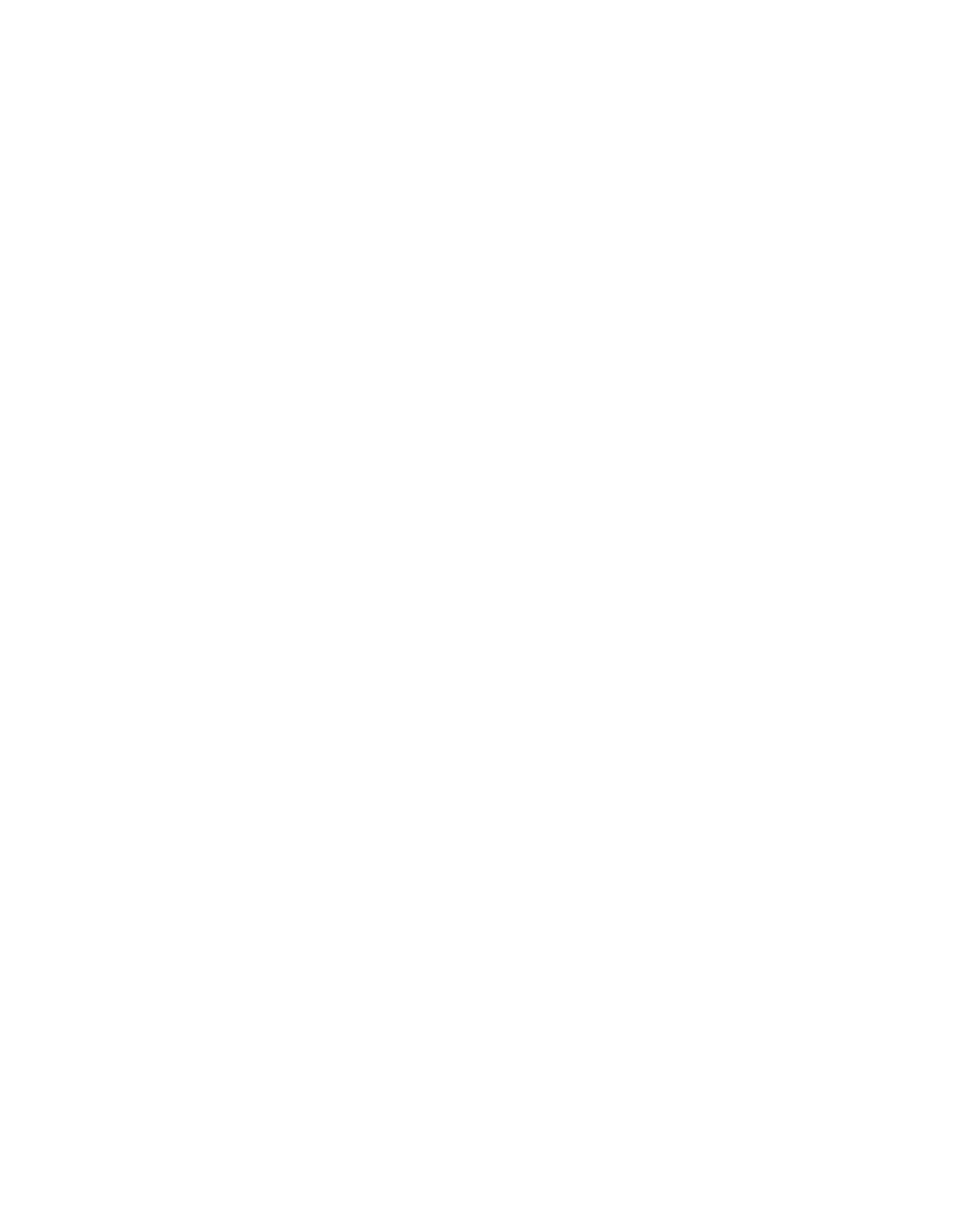basic second language literacy can best be developed by those who are already literate in a first language. Until we know more about how second language students learn to write correctly, actual classroom practices will be slow to change.

Although the research on writing originally done in composition studies forms the basis for what is happening in second language writing research, we have, for the most part, not included these former studies in our bibliography. Most of the current research in second language writing has been conducted by ESL professionals; however, we also found many practical articles illustrating the uses of writing in FL, and ESL classrooms. We have included theoretical and historical articles so teachers can think about their own vision of language teaching and place it in a theoretical perspective, along with "handson" articles that demonstrate effective uses of writing in actual foreign language classes. For example, a couple of authors indicate how the appropriate and creative use of word processing may be a powerful tool in teaching second language writing. However, there are also those who are still highly skeptical about the importance of writing in foreign language curriculum; they are represented by three articles in this bibliography.

Much exciting and important work is yet to be done in exploring the relationship of the four modalities (listening, reading, speaking, and writing) to each other in second language acquisition, as well as determining the relationship between first and second language literacy. Our goal in preparing this annotated bibliography has been to learn more about the theory and practice of writing pedagogy in order to make better use of it in our own teaching as well as to make these ideas and resources available to our colleagues. Although research on writing in second language acquisition is a relatively new field, we found so much exciting material that it was difficult to decide where we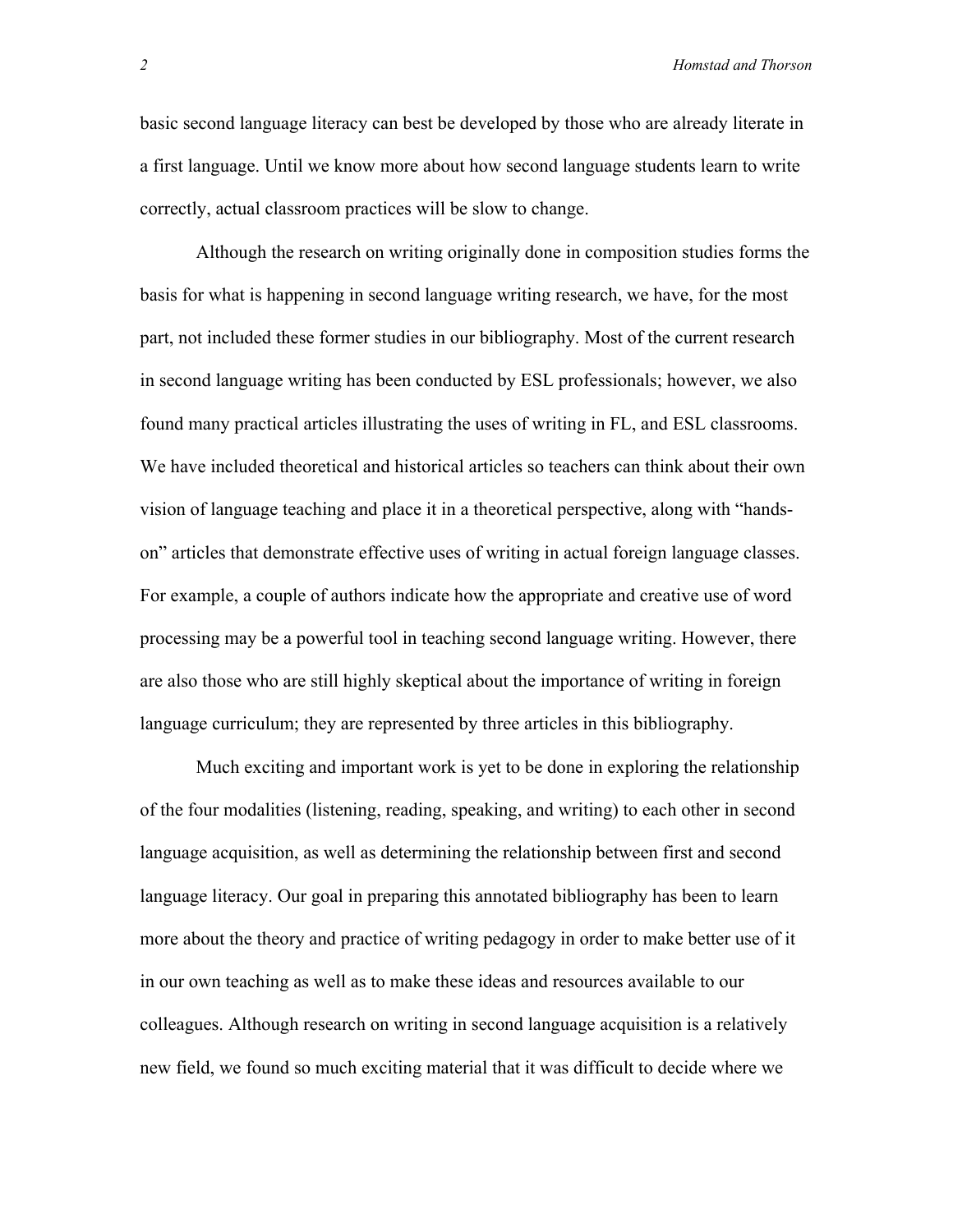should stop adding citations. We hope that our readers will find these resources equally thought-provoking and inspiring.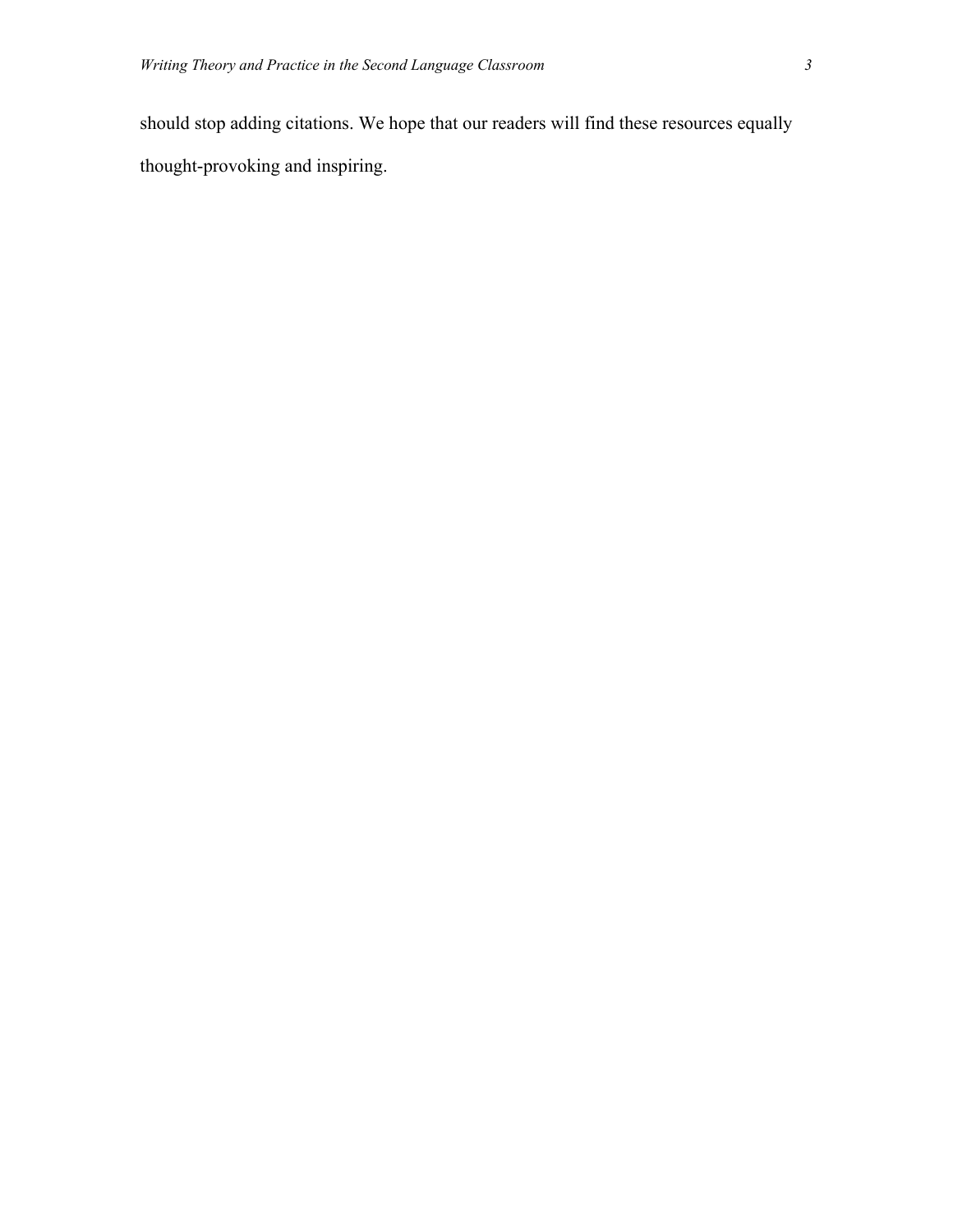#### **Bibliography**

#### Anson, Chris M., et al. *Scenarios for Teaching Writing: Contexts for Discussion and Reflective Practice.* Urbana, Illinois: National Council of Teachers of English, 1993.

The authors of this book provide scenarios about various aspects of teaching writing. Each of the scenarios highlights a specific problem or set of problems that emerges in composition courses, focusing on both theoretical issues and practical applications. They are meant to provoke discussion; each scenario is followed by a set of discussion questions. The authors envision this book as a catalyst for discussion in graduate teaching seminars, workshops, and teacher training programs. The scenarios are organized into six sections: 1) creating effective writing assignments; 2) using reading in writing courses; 3) responding to student writing; 4) teaching grammar and style; 5) managing discourse in classes, conferences, and small groups; and 6) course designs. Although the situations have been modified, the scenarios are all "real and current" (x). They have been collected from actual events and, therefore, deal with common (yet sensitive) situations that arise in teaching writing. The scenarios vary from suspected plagiarism to responding to content/accuracy to dealing with disruptive students and more.

Barnett, Marva A. "Writing as a Process." *The French Review* 63.1 (1989): 31-44.

According to Barnett, both students and teachers are commonly frustrated over the number of errors and the lack of improvement in student writing. In this article, she looks at how teachers traditionally assign and react to student writing. She claims that students may become more involved in editing their own work if the teacher does less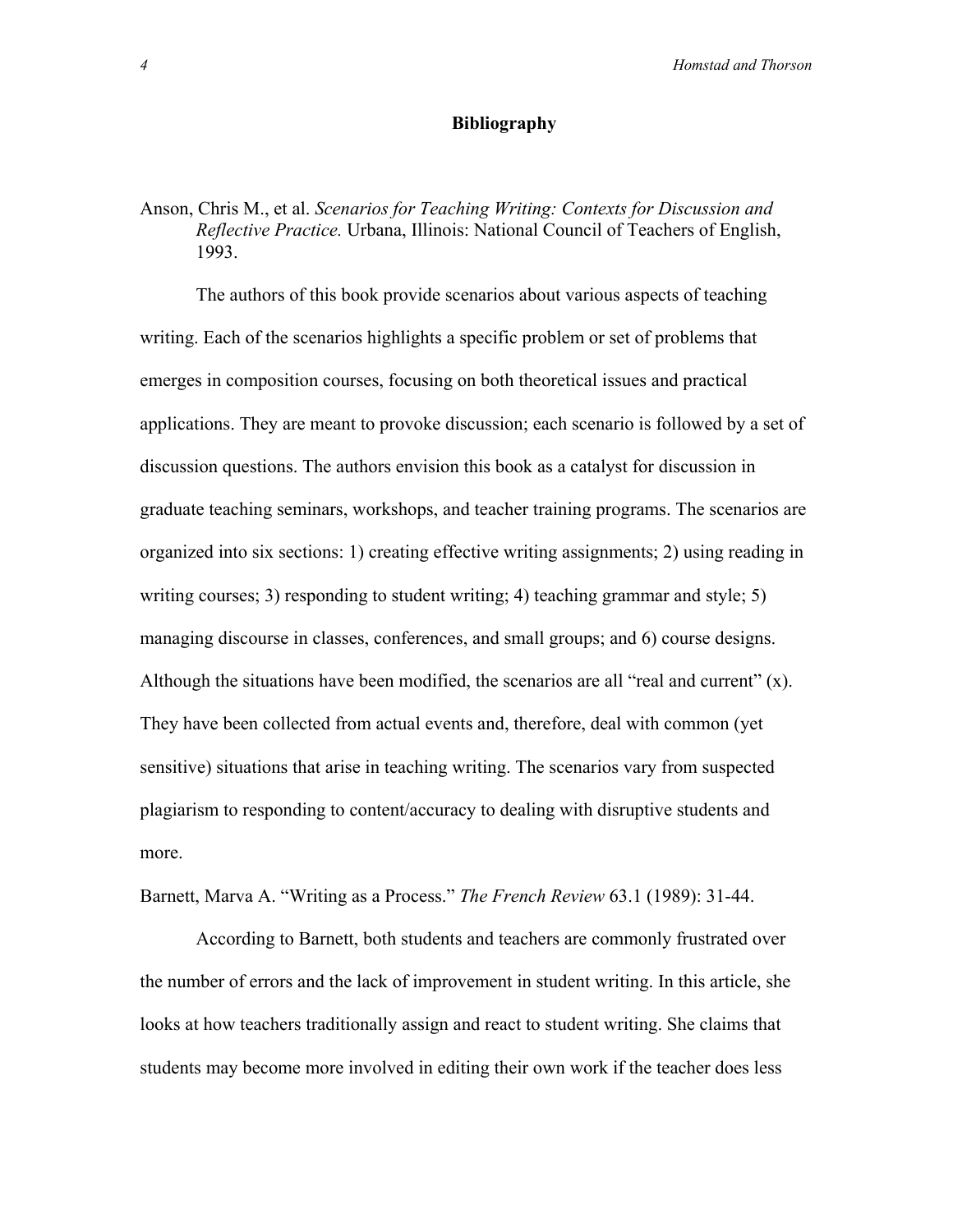correcting. She suggests that teachers look at writing as a process, or a series of drafts, including prewriting, writing, and rewriting. Less attention to correction of grammatical errors, together with real attention to content, leads ultimately to better student compositions. Barnett claims that the advantages to both students and the teachers of process writing and writing for communication include greater quantity, higher student motivation, and more efficient use of grading time.

Brookes, Arthur, and Peter Grundy. *Writing for Study Purposes: A Teacher' s Guide to Developing Individual Writing Skills.* Cambridge: Cambridge University Press, 1990.

Brookes and Grundy's approach to teaching writing "combines communicative practice, an integrated approach and humanistic principles." For them, communicative language features six elements: 1) having something meaningful to say, 2) reaching an audience, 3) working in small groups, 4) working collaboratively, 5) developing register awareness, and 6) talking naturally. The authors define humanistic principles as promoting freedom to express one's self, recognizing the learner as a resource, ensuring the learner freedom from authority, valuing self-expression as intelligent, recognizing the centrality of personal discovery, and respecting individual learning styles. Brookes and Grundy' s book developed out of teaching "English for Academic Purposes." As such, they have worked with more advanced language students. Exercises are long, typically taking thirty to fifty minutes, though many could be adapted to a much shorter time span. Almost all of the exercises are based on pair or group work, and outside evaluation is discouraged. Process writing is stressed—most exercises are based on the language of argumentation, comparison and contrast, etc., rather than on solving particular grammatical problems.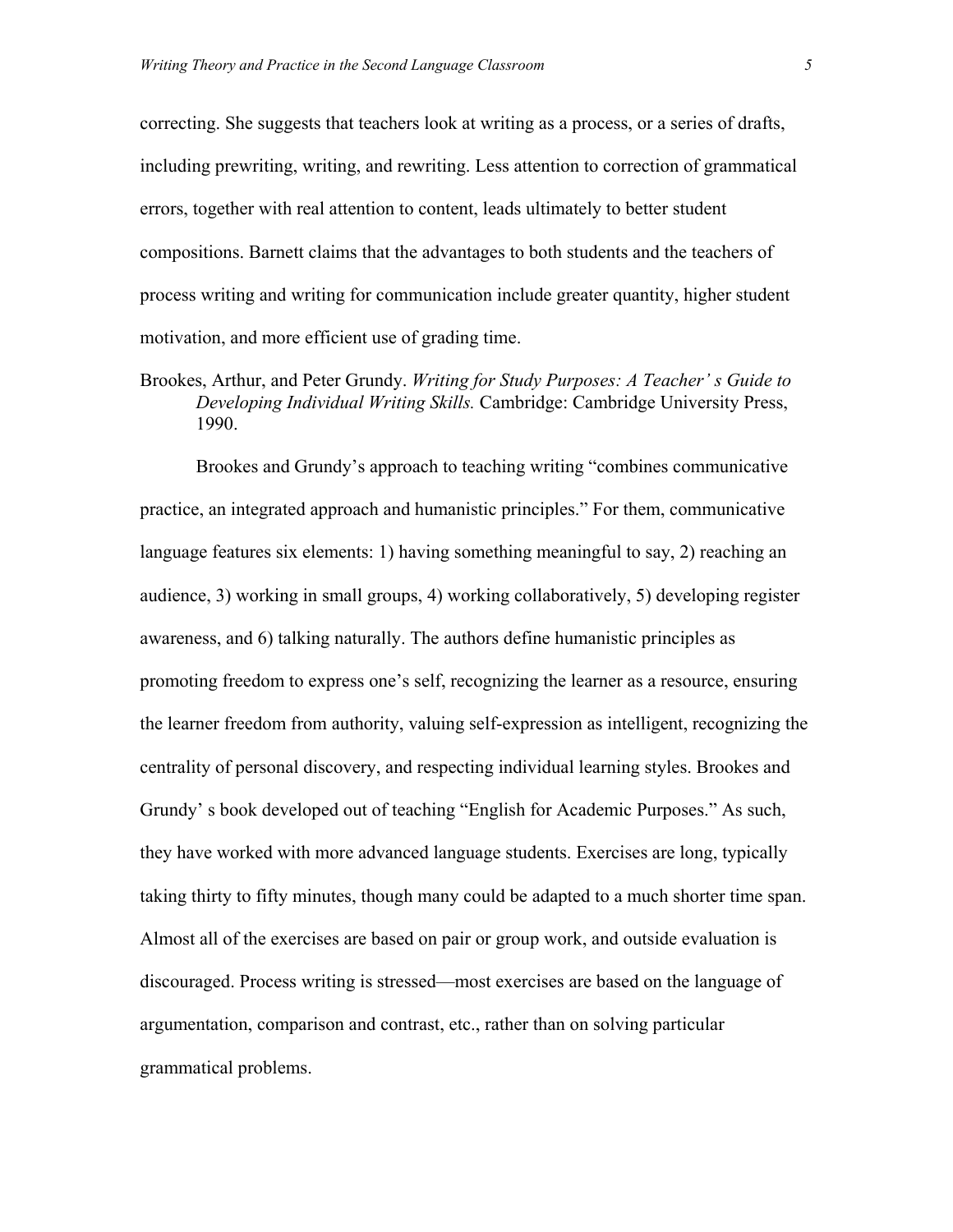#### Brown, Roger S. "Teaching Writing, or Cooking with Gas on the Back Burner." *Die Unterrichtspraxis* 15.2 (1982): 289-292.

In this article, Roger Brown discusses the role of writing in the second and third year of college German courses. Although he does not go as far as John Troyanovich, who claimed that extensive writing is ineffective and "free compositions" are unproductive (see separate annotation), Brown still maintains that writing must be kept in its place. His two rules on writing in the FL classroom are 1) keep it short and 2) prime students before they begin to write. This, according to Brown, includes providing famous quotations as models to memorize, emulating the stylistics of fables, and discussing false cognates and deceptive pairs (e.g., das/daβ, Mal/Zeit). One technique that Brown finds particularly productive is the "Nacherzahlung" (summary). However, he claims that any extensive independent writing, such as free composition, should be postponed until the third or fourth years and should be strictly limited.

Although we disagree with the conclusions of this article, we find it interesting in understanding the resistance many foreign language teachers had (and may still have) to teaching writing in the foreign language classroom.

Carson, Joan A., and Dona Leki, eds. *Reading in the Composition Classroom: Second Language Perspectives.* Boston: Heinle and Heinle, 1993.

This book examines the interrelationship of second language reading and second language writing. The first section contains articles that provide an historical background as well as introduce a number of issues concerning the reading/writing relationship. Barbara Kroll' s essay, "Teaching Writing IS Teaching Reading: Training the New Teacher of ESL Composition," maintains that the composition teacher must know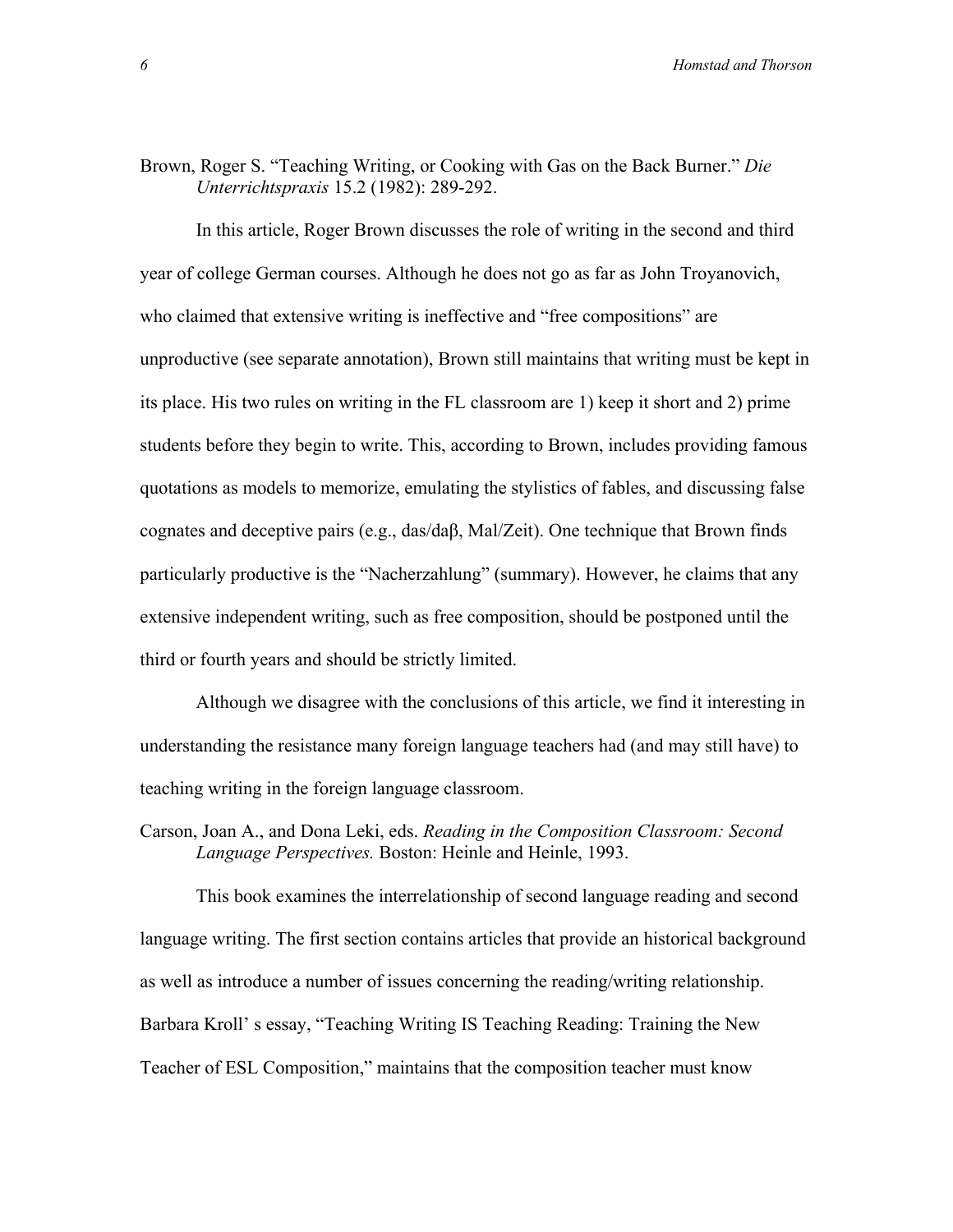theories of reading in order to successfully teach students to write. The second section concerns cognitive dimensions, noting that second language research in this area is just beginning. However, initial research suggests a correlation between reading and writing ability in second language learning and the transfer of reading/writing skills across languages. Practical suggestions include establishing mediating links between students and the academy; devising a sequential, recursive syllabus based on reading and writing; and finding writing tasks that foster critical thinking and which maximize the students' interaction with the text. The third section is concerned with the social dimensions of reading in the composition classroom. According to the editors, it is in the social dimensions of literacy that pedagogical experimentation has far surpassed formal research.

#### Caywood, Cynthia L., and Gillian R. Overing, eds. *Teaching Writing: Pedagogy, Gender, and Equity.* Albany, New York: State University of New York Press, 1987.

This anthology focuses on aspects of pedagogy, the relationship between feminist theories and theories on writing, and notions of equity in the classroom. The individual authors focus on the theoretical dimensions of gender and writing as well as provide practical suggestions for classroom activities and models for course design. Several of the authors maintain that writing as process (rather than as product) is an essential part of an equitable classroom. The individual authors provide examples of feminist pedagogy and the teaching of writing. These include discussions of collaborative learning (Stanger), mothering as a pedagogical model (Daumer and Runze), lowering the affective filter of writers (Homing), issues of equity and peace in the writing classroom (Prey), writing as a mode of discovery (Quinn), and the use of journal writing (Perry), among others. The authors suggest ways of moving away from teacher-centered (extremely hierarchical)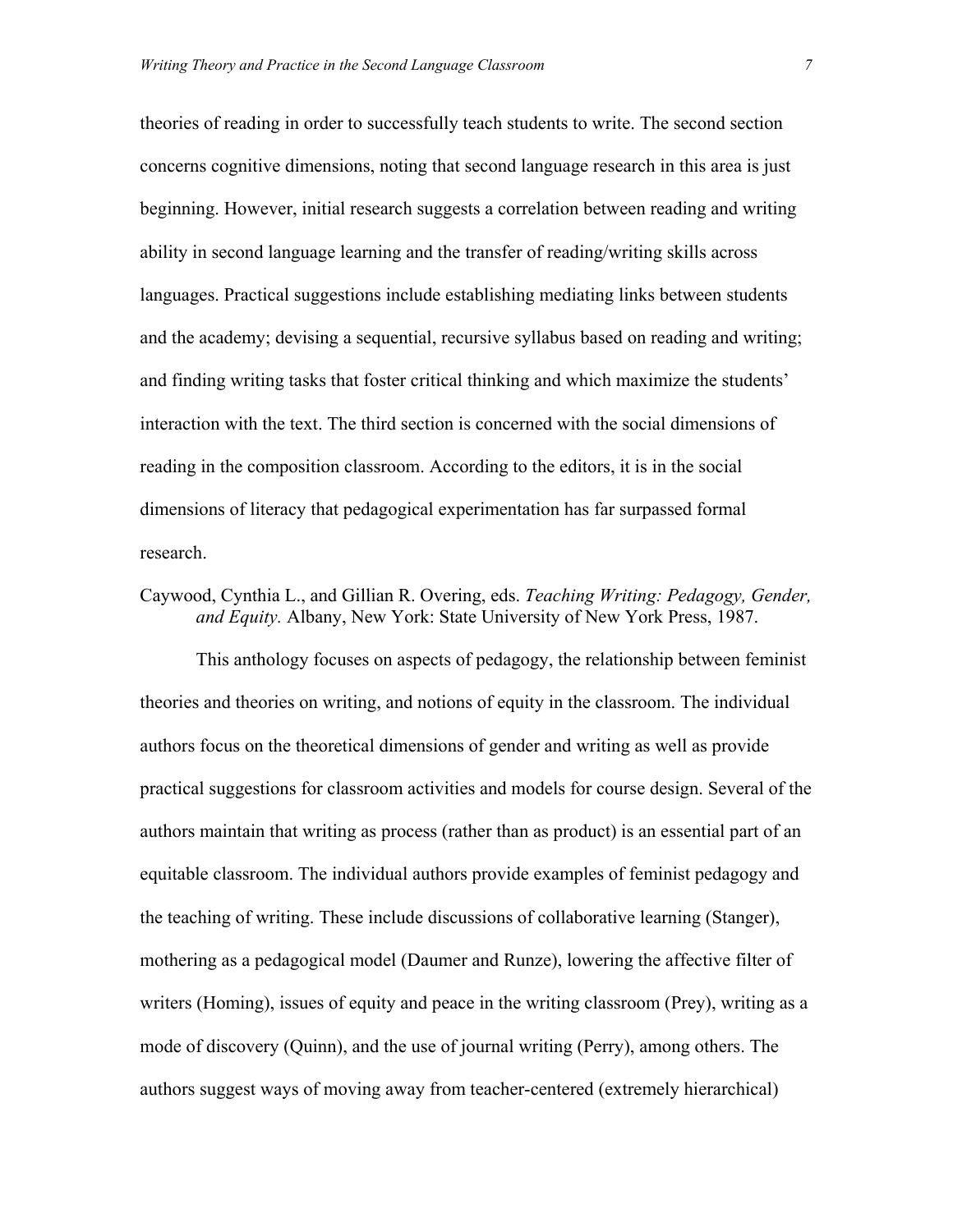classrooms to an environment that encourages equity, cooperative learning, and student empowerment.

Conrad, Lynn M., and Susan M. Goldstein. "Student Input and Negotiation of Meaning in ESL Writing Conferences." *TESOL Quarterly* 24.3 (1990): 443-460.

In this study, Goldstein and Conrad examine the discourse used in student-teacher writing conferences in an advanced ESL composition course and the effects this discourse had on subsequent revisions of the students' papers. In particular, the authors are interested in the extent to which meaning is negotiated in the writing conference and the role this negotiation plays in successful revisions of the students ' drafts. Goldstein and Conrad conclude that students who negotiate meaning during the conference demonstrate more successful revisions, whereas students who do not negotiate meaning are more apt to make only surface-level changes. The authors maintain that writing conferences do not automatically ensure that negotiation will take place. Therefore, they suggest that it is necessary for both students and instructors to be aware of the discourse (i.e., issues of control, importance of input and negotiation, etc.) that takes place in the writing conference. For example, they suggest that instructors should videotape themselves during a writing conference in order to understand the complex workings of discourse. Instructors should also explicitly teach techniques for contributing input and negotiating meaning so that students can get the most out of their writing conferences.

Dvorak, Trisha. "Writing in the Foreign Language." *Listening, Reading, and Writing: Analysis and Application.* Ed. Barbara H. Wing. Middlebury, Vermont: Northeast Conference on the Teaching of Foreign Languages, 1986. 145-167.

After defining what "writing" is, Dvorak begins her article with an historical summary of views on learning to write in a foreign language. She maintains that with the shift towards audiolingualism, oral language took precedence in the classroom over all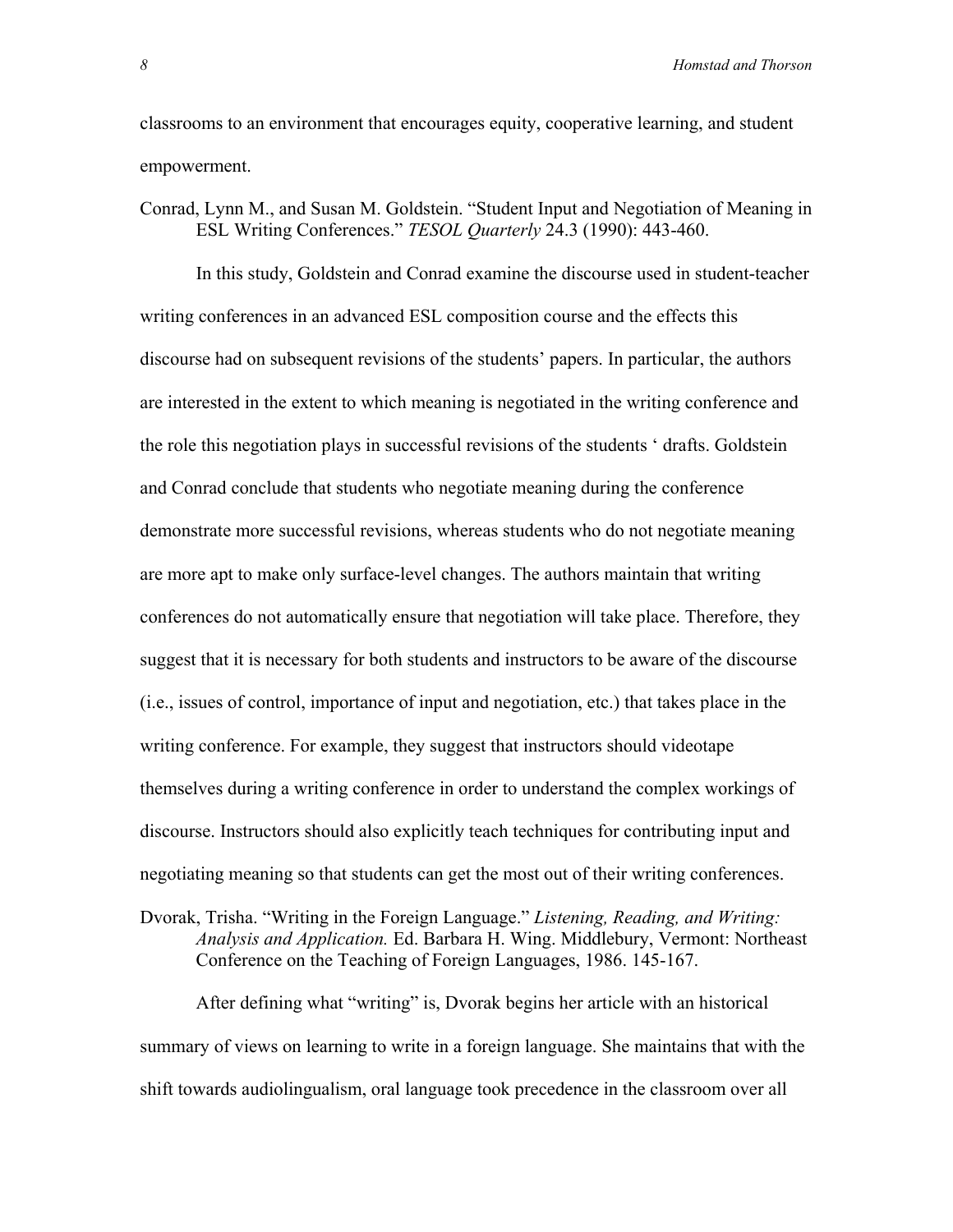other modalities. Writing, when it was used, was mainly for purposes of transcription. Even with the current shift towards a more communicative view of language, writing is still not emphasized in most foreign language classes. Dvorak claims that foreign language textbooks in the last twenty-five years have linked written composition to advanced grammar or to conversation—rather than focusing on compositional skills such as organization, clarity, and manipulating various functions (i.e., describing, informing, persuading). Dvorak also discusses the difference between written and spoken language, the relationship between writing in a first language and writing in a second language, how writing fits into Krashen's language acquisition/learning model, and writing as a developmental process.

Dvorak draws two important conclusions about writing in a foreign language: 1) "writing improvements are unrelated to grammar study," and 2) "intensive correction of student writing, which has a negative effect on writing in terms of student attitudes and motivation, has little positive effect at all" (151-152). Dvorak's final section on "Implications for Program Design and Classroom Methodology" is particularly useful. Dvorak discusses the process approach to writing, the instructor's role as reader rather than judge, and how to integrate writing into the foreign language program as a whole.

Eisterhold, Joan Carson. "Reading-Writing Connection: Towards a Description for Second Language Learners." *Second Language Writing: Research Insights for the Classroom.* Ed. Barbara Kroll. Cambridge Applied Linguistics. Cambridge: Cambridge University Press, 1990. 88-101.

According to Eisterhold, the relationship between first language reading and writing indicates that better writers tend to be better readers, better writers read more than poorer writers, and better readers produce more syntactically mature writing than poorer readers. The question in second language learning is in which direction the skills are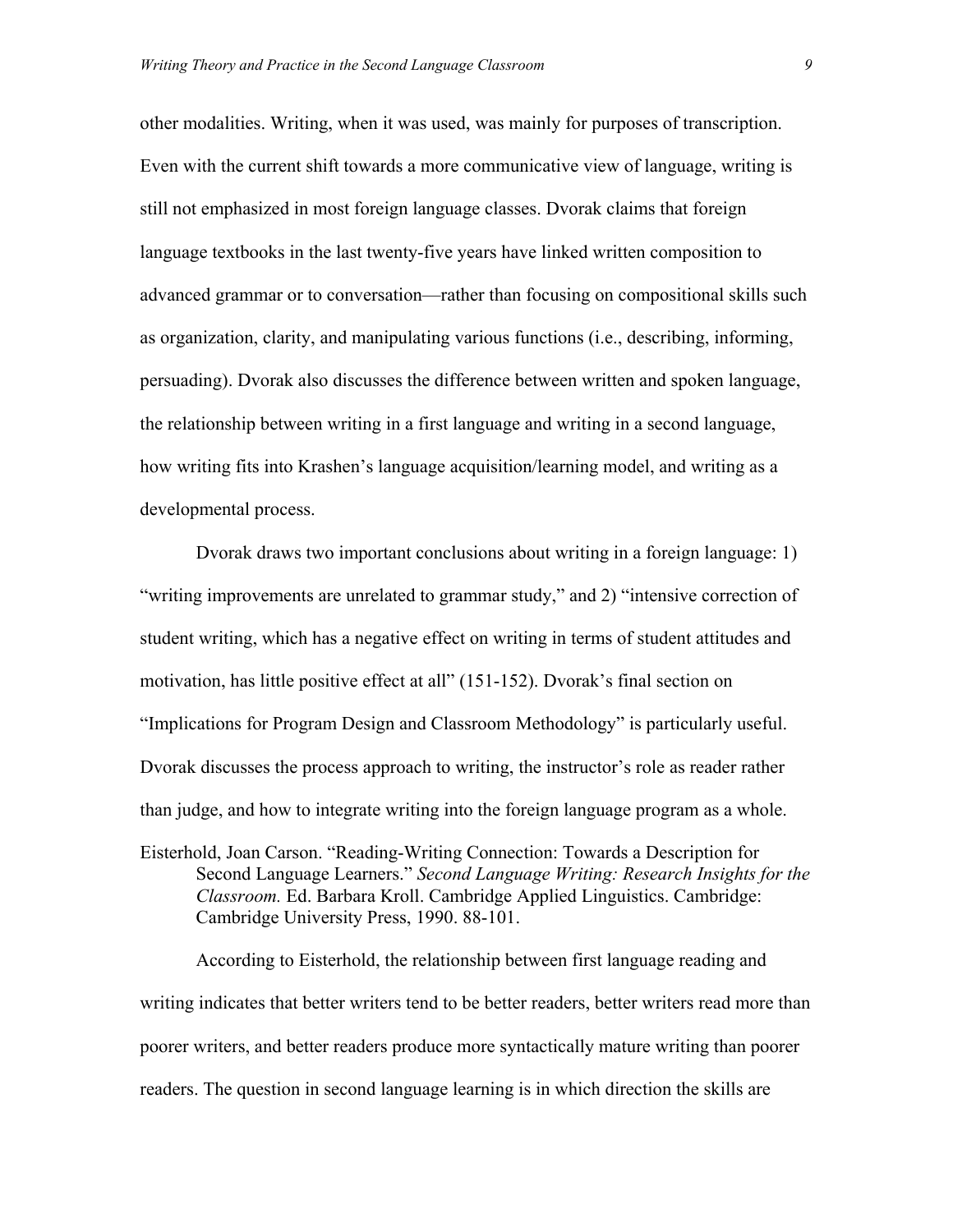being transferred. The most obvious model is from reading to writing, although some studies show that writing activities can be useful for improving reading comprehension and retention of information, in particular. In this *directional* model, skills acquired in one modality can be transferred to the other. It appears, though, that this transfer is not automatic, but only comes as a result of direct instruction. Another hypothesis maintains that the link between reading and writing is *nondirectional* and results from a single underlying proficiency, the cognitive process of constructing meaning. The *bidirectional* hypothesis claims that reading and writing are interactive, but also independent. Each of these models indicates a different relationship between the development of reading and writing skills, and invites different classroom approaches to the teaching of reading and writing. This issue is further complicated when we consider the second language learner who is already literate in a first language. Evidence suggests that after a certain threshold of language proficiency has been attained, first language literacy may have a positive effect on the development of second language skills. However, research also indicates that this transfer of skills is not automatic. Teachers can help their students use their first language skills in learning a second language by making clear the interrelationship between reading and writing in both the first and the target language.

Gaudiani, Claire. *Teaching Writing in the Foreign Language Curriculum.* Washington, D.C.: Center for Applied Linguistics, 1981.

This is one of the first comprehensive studies on writing in the foreign language classroom. Gaudiani's monograph is divided into three sections. In the main section she provides a detailed summary of how she treats writing in her French composition courses; in the second section she discusses the importance of writing across the curriculum; and in the final section (appendix) she provides syllabi, exams, handouts,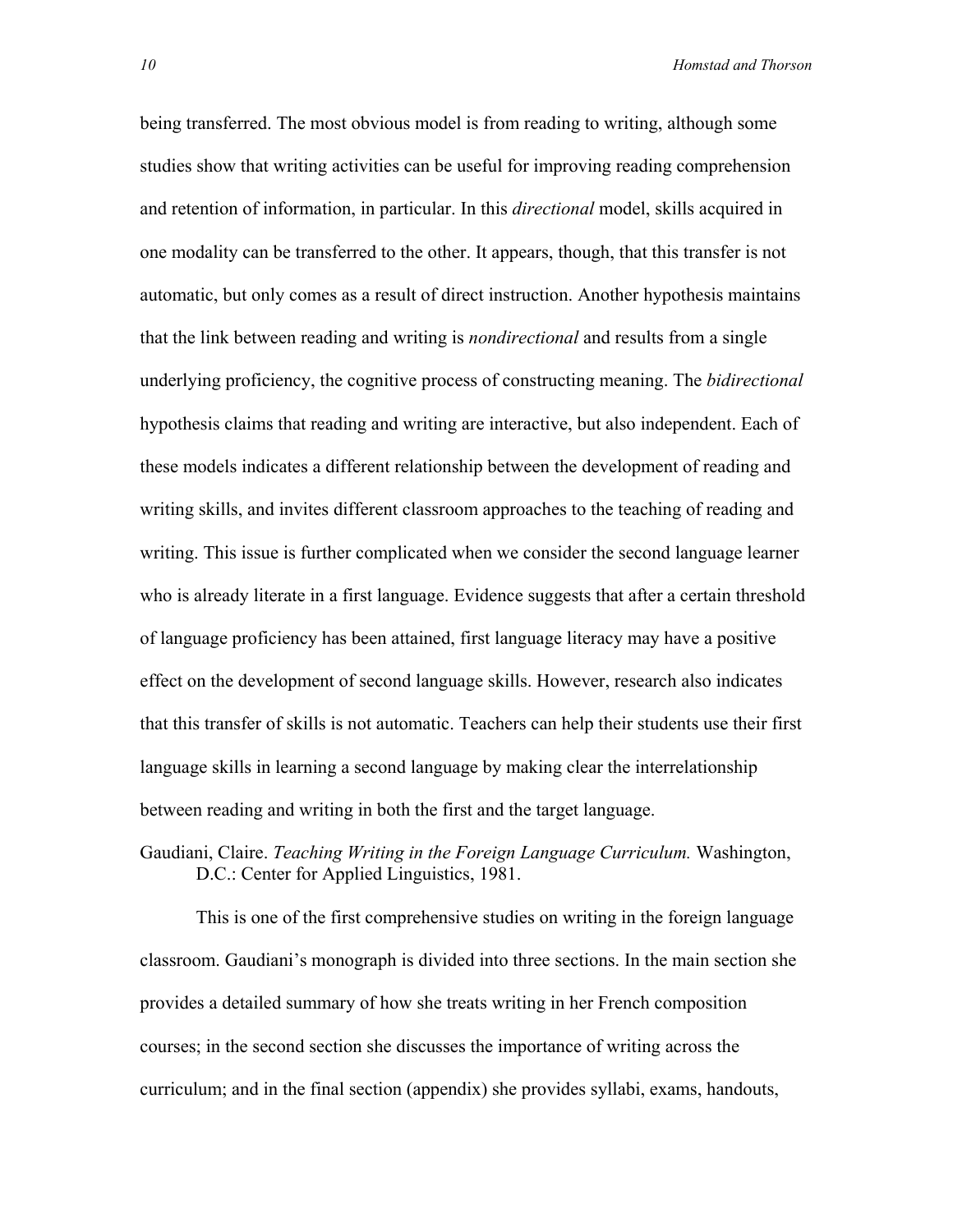sample student texts, and sample evaluations. Her text as a whole is informative and practical. In her introduction she provides much helpful advice on how to treat writing in the FL classroom. She notes, for example, the importance of teachers writing with their students, the need to build common goals from the very beginning, and the use of the foreign language in the class. She also discusses the difference between writing in a native language and a foreign language. In the main part of her monograph Gaudiani provides a "hands-on" description of her composition classes including a list of composition topics, the philosophy behind the classroom dynamics (i.e., the class as a team), the group editing process (which focuses not only on comprehension and accuracy, but also prose style, organization, and synthesis), and the evaluation of student papers. During the second half of the semester, Guadiani begins to put more focus on prose style and has her students write "pastiches." She describes all of her assignments in great detail and shows how she treats vocabulary, grammar, and style analysis in her classroom. Besides weekly essay writing and re-writing, Guadiani also has her students keep a journal throughout the semester. Guadiani discusses writing across the curriculum and the need to demonstrate the important of writing in all subject areas. The detailed suggestions she provides for teaching writing in the classroom are the most helpful element of the monograph. Besides the packet of handouts she provides, she also includes a helpful list of suggestions to teachers to cut down on the paperwork and the time spent correcting student papers.

Gaudiani, Claire. "Teaching Writing in the Foreign Language Curriculum. " *Strategies for the Development of Foreign Language and Literature Programs.* Ed. Claire Gaudiani. New York: Modern Language Association of America, 1984. 151-171.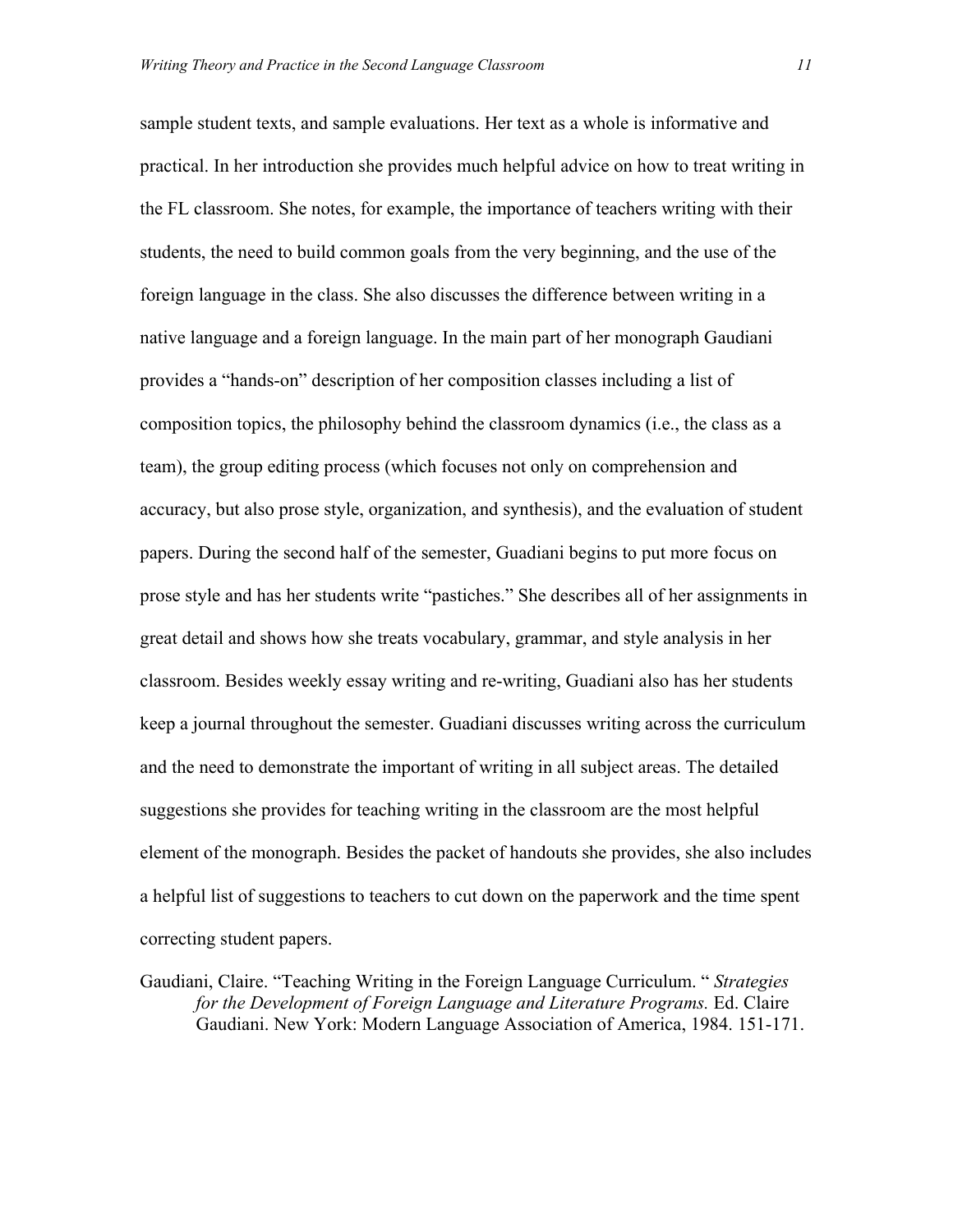Gaudiani' s chapter on writing in the FL classroom in her book *Strategies for the Development of Foreign Language & Literature Programs* is a shortened adaptation of her earlier study (1981) described in the entry above.

#### Gere, Anne Ruggles, ed. *Roots in the Sawdust: Writing to Learn across the Disciplines.* Urbana, Illinois: National Council of Teachers of English, 1985.

This book consists of articles from the Puget Sound Writing Program (a site of the National Writing Project) on writing-to-learn strategies. The book is more practical than theoretical and focuses on the implementation of writing-to-learn activities in the high school curriculum. Based on the belief that writing is a means of learning, the articles in this book suggest writing-to-learn techniques in a wide range of subject areas. These areas include literature, art, foreign languages, social studies, special education, science, math, philosophy, and history. Besides these content-specific articles, there are general articles on the connections between writing and thinking, the benefits of the course journal, and student comments on writing-to-learn activities. The glossary is especially helpful; it describes everything from Admit Slips to Writing Groups and provides instructors with practical suggestions and tools for using writing-to-learn strategies in the classroom. As all of these articles point out, writing-to-learn activities help students understand and engage in course material, help students think, and illustrate the various stages in the process of writing.

Greenia, George. "Computers and Teaching Composition in a Foreign Language." *Foreign Language Annals* 25.1 (1992): 33-46.

The grammar/composition course is, according to Greenia, usually one of the most traditional courses in the foreign language curricula. In this article, he suggests how using computers can restructure the composition course in positive ways for both the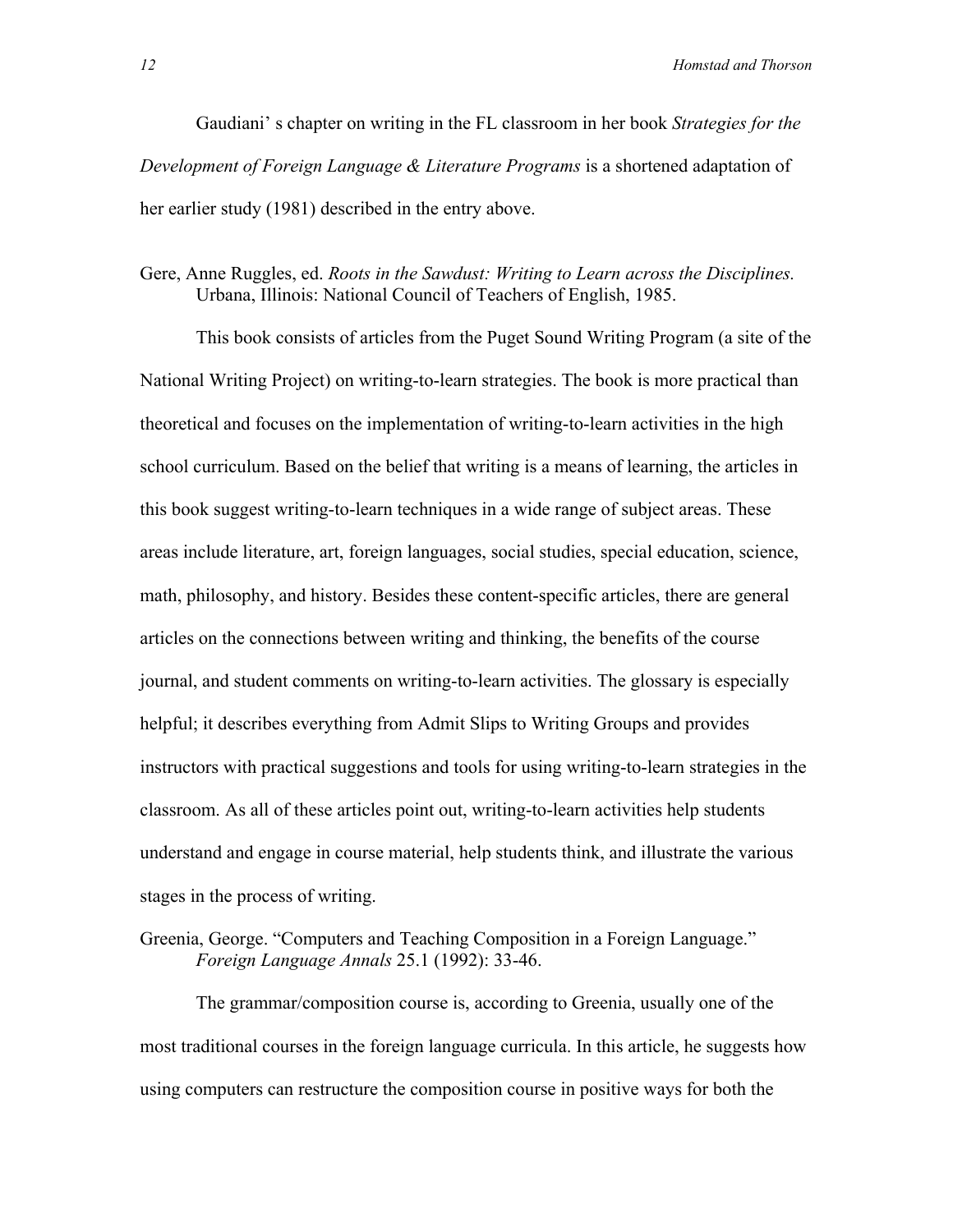teacher and the student Greenia begins by providing an overview of the current research on writing in the foreign language classroom. He then describes how he used computers in his Spanish composition course. Students were asked to carry out various kinds of writing tasks on the computer (i.e., essays, homework, peer reviews, dialogue journals, private journals, and an open bulletin board to encourage communication and interaction among students. Greenia maintains that using the computer in the composition classroom allows students to write more frequently, without increasing the instructor's work load He describes in great detail how he implemented computer technology into his class and some of the potential problems and ethical issues that arise with this new form of technology. Greenia' s article suggests that computers force language teachers to rethink what the foreign language course should look like and help us move away from a teachercentered classroom towards a communicative community of language learners. We highly recommend this article to anyone who is thinking about using computers in the FL classroom.

#### Greenia, George D. *"Why Johnny Can't Escribir: Composition and the Foreign Language Curriculum."* ADFL Bulletin 24.1 (1992): 30-37.

Answering the question "why Johnny can't *escribir*," Greenia writes: "Johnny can't *escribir* because we have not trained him to" (30). Greenia maintains that the intermediate-or advanced-level writing classes for foreign language students usually do not concentrate on writing. Composition courses end up as either as topics course (i.e., focusing on literature or civilization) or as a grammar course. Greenia provides a list of guidelines that gives writing the attention it deserves in the foreign the language curriculum: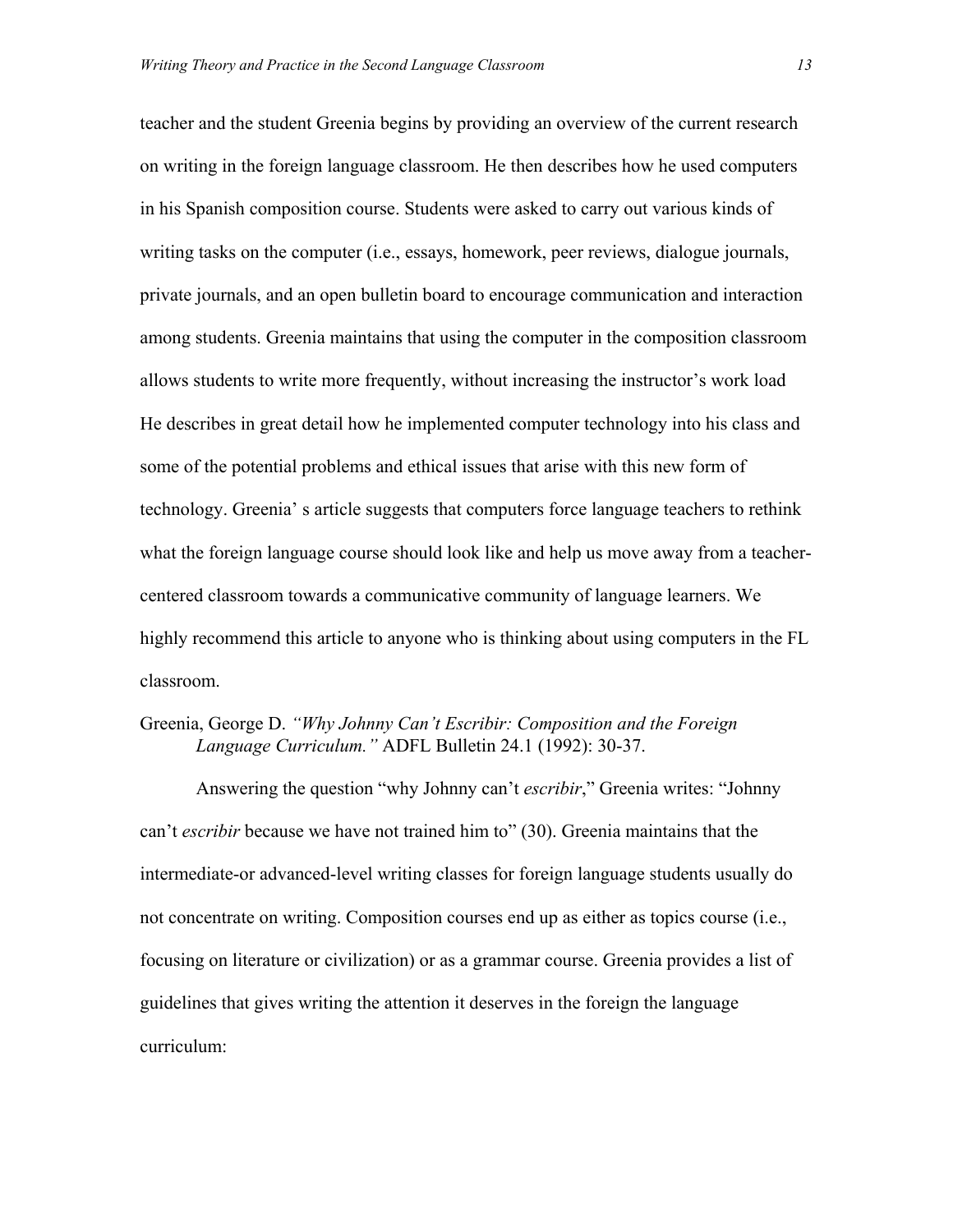- 1) "The writing course should have its own place in the curriculum, but it should not stand alone as the sole undergraduate writing experience in the second language"  $(31);$
- 2) "Writing in the foreign language in itself has not proved an effective vehicle for learning grammar..." (33);
- 3) "A foreign language writing course is a valuable language course in and of itself; it is not a service course to prepare students for something else" (33);
- 4) "Second-language writing should not be conceived of as primarily a literature course in another form..." (34);
- 5) "A focus on writing for exchanging and engaging ideas puts students with varying language strengths on a more nearly equal footing..." (35);
- 6) "All discourse generated in a writing class should be public rather than private" (35); and
- 7) "A well-developed oral component can enliven the initial exchange of ideas, help define topics... and generally serve as a platform for prewriting activities" (36).

Greenia' s article summaries the recent research and theory on writing in the foreign languages, discusses process writing using peer review and coediting, and provides clear goals for developing writing skills in the foreign language composition course. Another interesting aspect of Greenia's article is his brief discussion of the so-called gap between the beginning language program and third-year composition courses.

Hamp-Lyons, Liz, ed. *Assessing Second Language Writing in Academic Contexts. Writing Research: Multidisciplinary Inquiries into the Nature of Writing Ser.* Norwood. New Jersey: Ablex Publishing Corporation, 1991.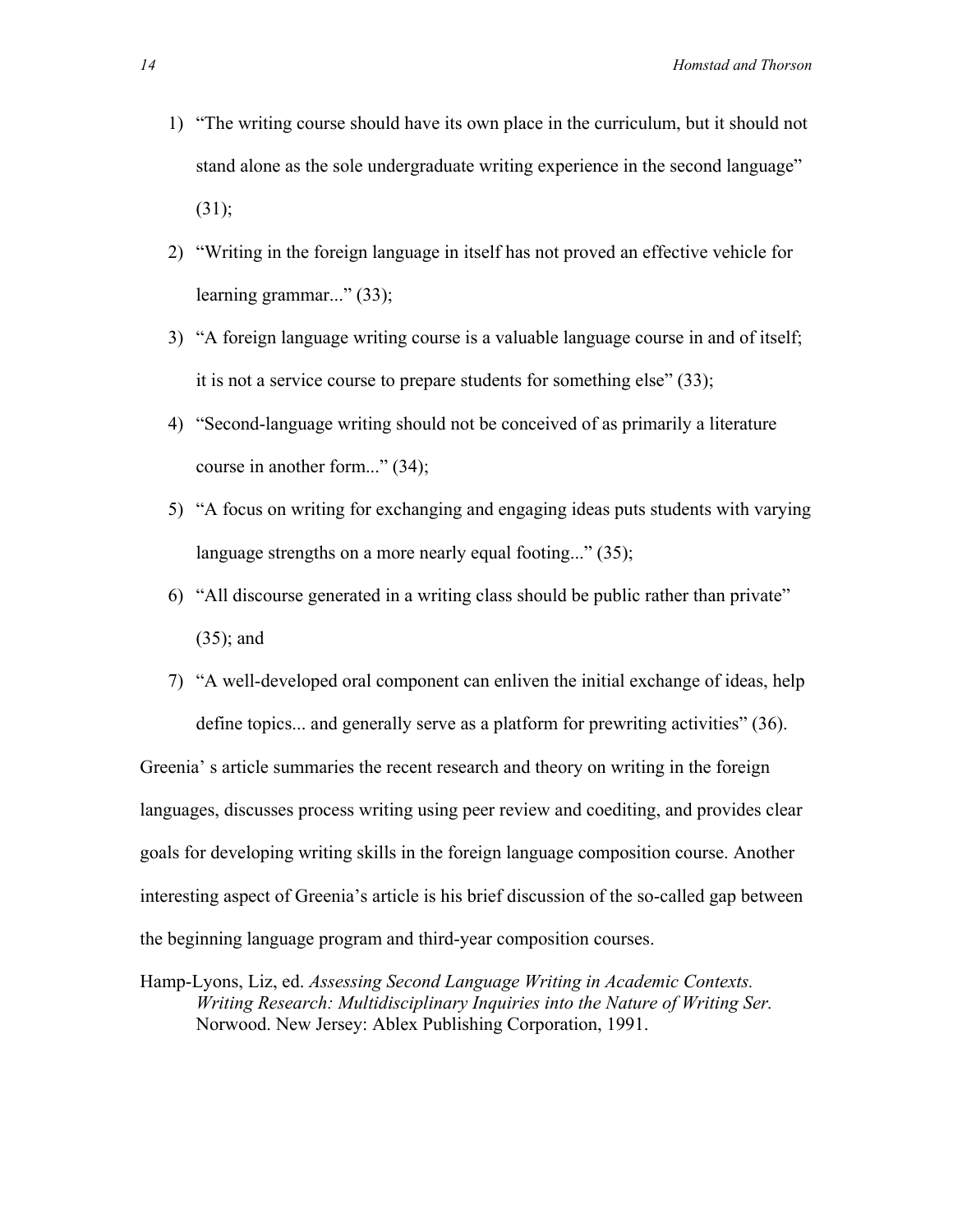This volume, part of the *Writing Research Series*, focuses on second language writing assessment. The individual authors discuss both the similarities between L1 and L2 writing, as well as the unique aspects of second language assessment. They focus on the history of ESL writing tests and speculate on the future direction of such tests, their validity, scoring, and assessment. The book is divided into several sections organized around the following topics: 1) the writer, 2) the task, 3) the reader, 4) relating the assessment to the academic community, and 5) accountability. In her conclusion, Hamp-Lyons summarizes each of these areas and discusses issues that need to be further researched and discussed. This volume provides a summary of theoretical research on writing assessment and various assessment models, information on scoring and response, practical suggestions for carrying out writing assessment in ESL programs, as well as discussions on issues such as cross-cultural academic literacy, the diverse academic community, and political forces such as the "English Only" movement in the United States.

Hoel, Torlaug Lφkensgard. "Wergeland og skrivepedagogikk." ("Wergeland and Composition Pedagogy"). *Norsklaereren* 2 (1989): 20-23.

Hoel shows how process-oriented writing exercises can be used to introduce students to a literary text, to motivate and help them create their own understanding of a text, and to articulate their own interpretation of a text. She illustrates this process with a series of actual exercises she used in a class with a long, difficult poem by Henrik Wergeland, one of Norway's greatest Romantic poets.

Hoel, Torlaug Lφkensgard. *Skrive-pedagogikk pa norsk: Prosessorientert skriving i teori og praksis (Composition-Pedagogy in Norwegian: Process Writing in Theory and Practice).* Oslo: Landslaget for norskundervisning and I. W. Cappelen Forlag, 1990.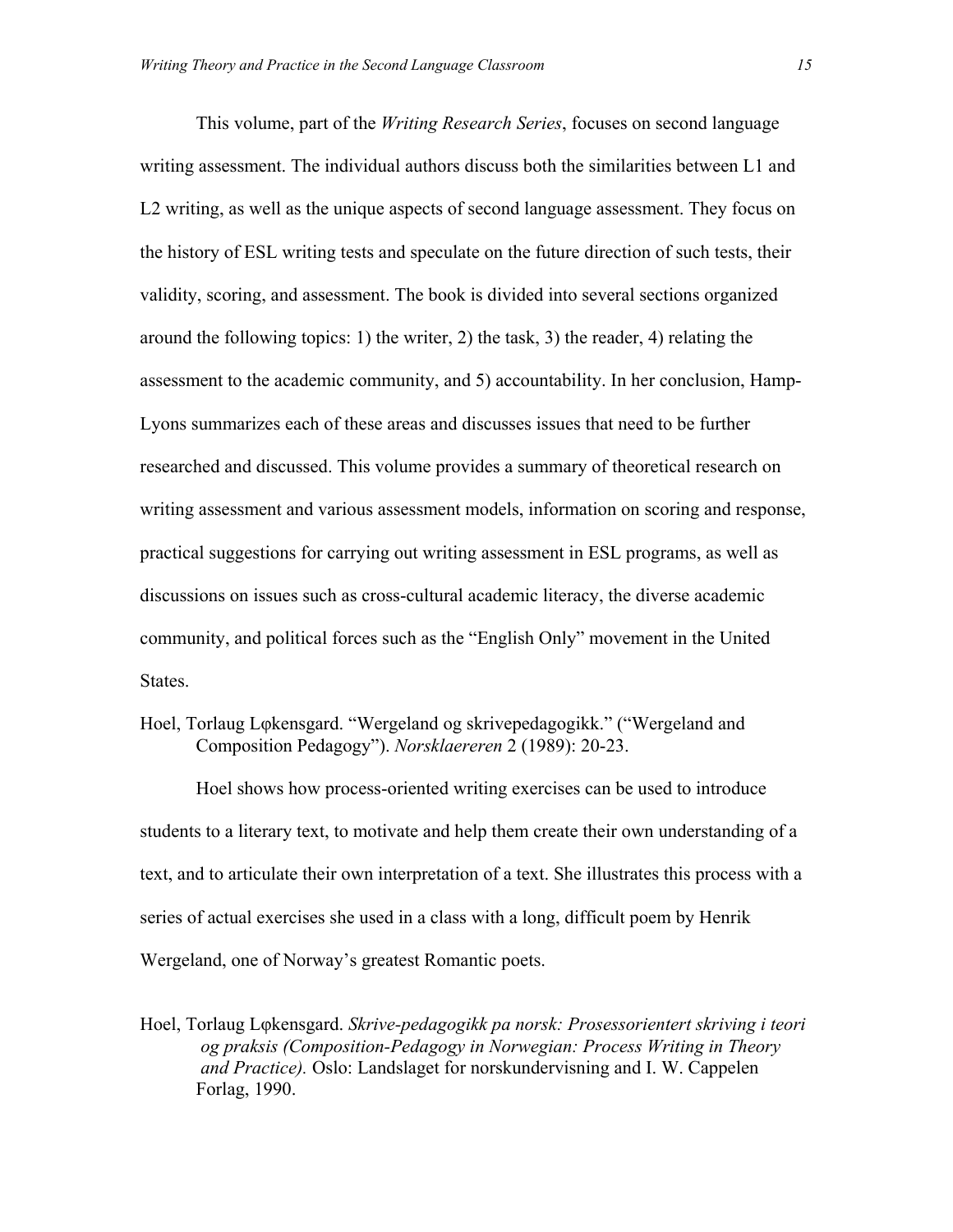The book begins with an overview of the major approaches to American processwriting and pedagogical theory and shows how these theories have been adapted and developed in their own way in Norway. Hoel offers a theoretical model for process writing that emphasizes writing as a tool for the discovery and development of ideas. She raises questions about planning, revision, and special problems connected to the process of writing itself. Hoel discusses the issues involved in any attempt to change the writing curriculum in the schools to bring it in line with new research and pedagogical approaches, especially difficulties with the state examination system. Hoel discusses response groups and how they function, demonstrating with transcripts from two Norwegian classrooms. As part of her conclusion, Hoel's students evaluate their own experiences of process approach after two years of process-oriented writing. Hoel believes that it is important to understand the theories behind process writing, and she presents them clearly, relating theory to its pedagogical implications (and some of the resulting problems that may arise). She also takes the reader directly into the classroom, showing the writing process at work. For Hoel, being introduced to process-oriented pedagogy meant that after twenty years of teaching she had to change not only her teaching methodologies, but also her perspective on the discipline, language, and the roles of teacher and student.

Horowitz, Daniel. "Process, Not Product: Less than Meets the Eye." *TESOL Quarterly* 20.1 (1986) 141-144.

Horowitz is critical of process-oriented approaches to teaching writing. He claims that writing multiple drafts will not lead to the ability to write in-class examination essays quickly and fluently and that this approach does not teach a variety of types of formal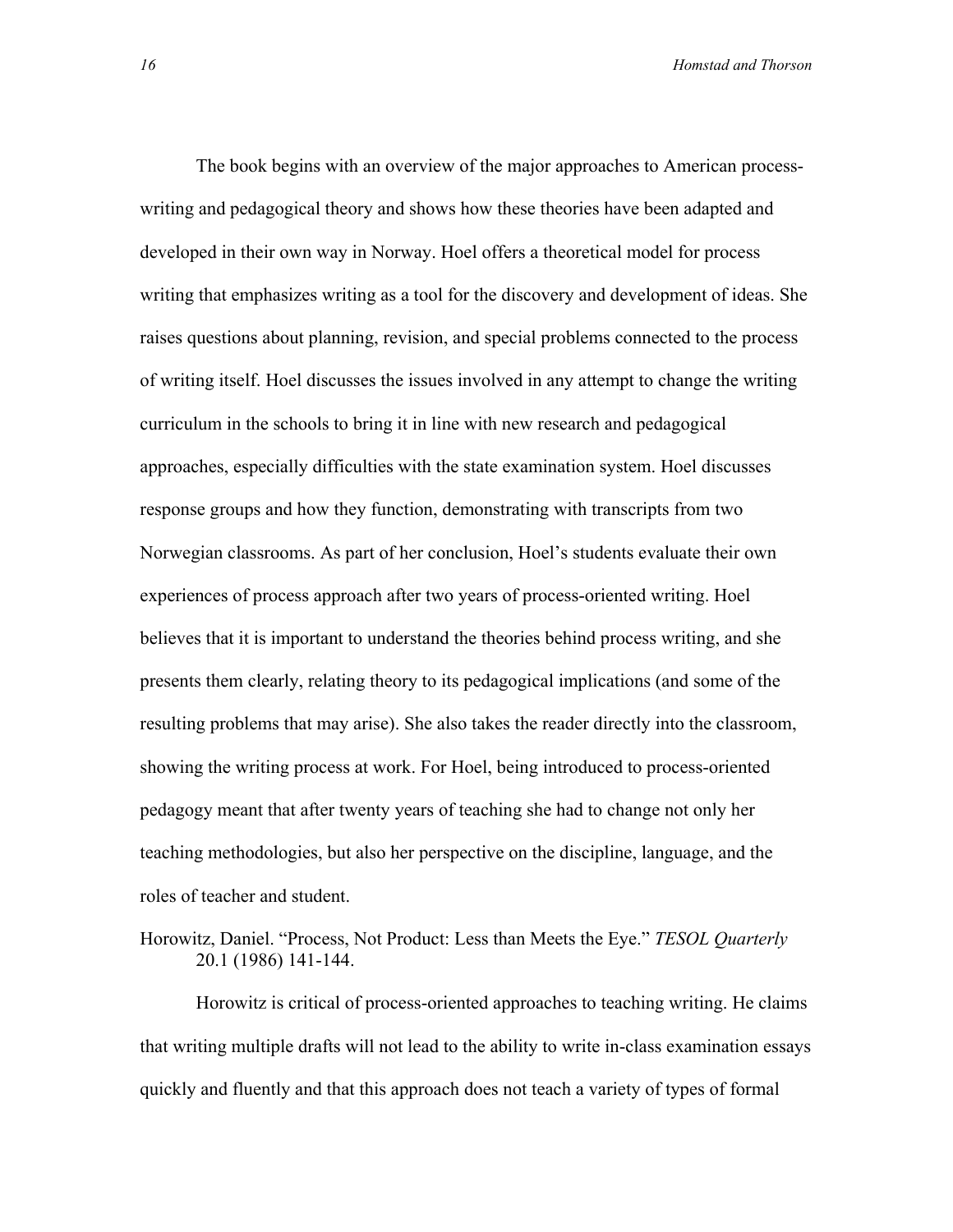writing necessary in an academic setting (reports, annotated bibliographies, etc.). According to Horowitz, the inductive approach of process writing is suitable only to some writers and for some purposes; some students are better motivated to write by external motivators (such as grades) than internal motivators. He suggests that a processoriented approach gives students a false impression of their own abilities and how writing will actually be evaluated outside of the language classroom.

Houpt, Sheri. "Inspiring Creative Writing through Conversation." *Foreign Language Annals* 17.3 (1984): 185-189.

Houpt suggests ways to use classroom conversations as effective "pre-writing" activities. She advocates a three-step process to writing: 1) in-class conversations, 2) a written draft, and 3) student editing of her/his own draft. Houpt outlines nine sample assignments, discussing various topics for in-class conversation and how these lead to successful writing assignments. This article would be beneficial for FL instructors (at any level) who are looking for ideas on creating effective writing assignments.

Janopoulos, Michael. "The Relationship of Pleasure Reading and Second Language Writing Proficiency." *TESOL Quarterly* 20.4 (1986): 763-768.

The results of a study of foreign graduate students admitted to Ohio State University indicate a strong correlation between the amount of L2 pleasure reading and L2 writing ability .The evidence suggests that proficiency levels for L2 reading and writing are closely related.

Johns, Ann M. "Written Argumentation for Real Audiences: Suggestions for Teacher Research and Classroom Practice." *TESOL Quarterly* 27.1 (1993): 75-90.

Of all the aspects involved in teaching writing in the second language classroom, readers' expectations (i.e., audience) have not been widely researched. In this article, Ann M. Johns provides a review of what she calls "audience literature" and describes her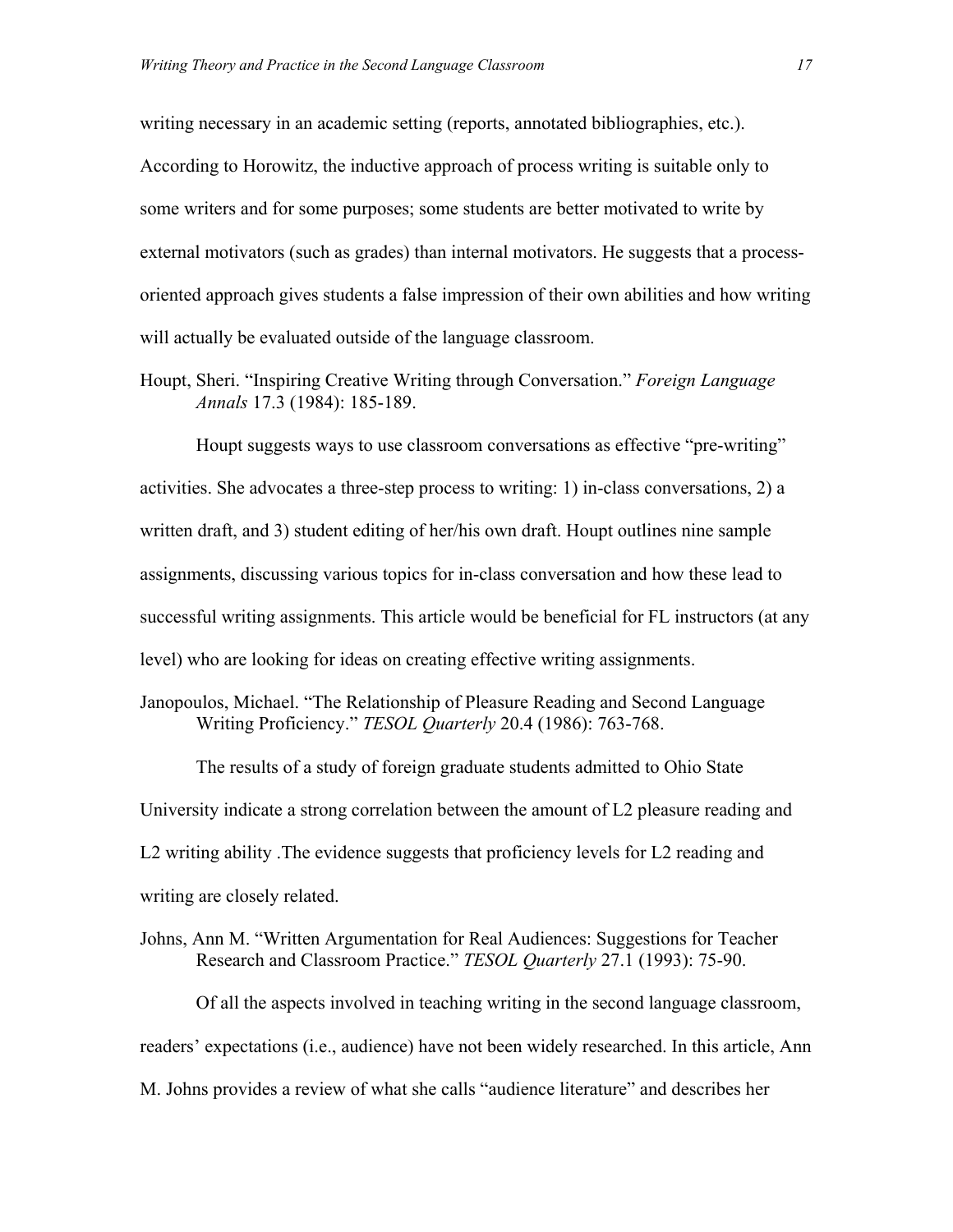research on argumentation and audience in context. Since the majority of her ESL students are engineering majors, Johns interviewed two engineering professors who were considered to be successful grant writers. These writers researched the values and interests of the grant reviewers before submitting their grant proposals. Johns concludes that, like these professionals, our students need to negotiate the relationship between their own purposes and the interest and values of real audiences. In the final section of her article Johns describes an assignment in which her ESL students wrote letters to "real and known audiences" – the college' s board of trustees and state legislators – complaining of the recent increase in student fees.

#### Krashen, Stephen D. "*Writing: Research, Theory, and Applications."* Language Teaching Methodology Ser*.* Oxford: Pergamon Institute of English, 1984.

In this book, Krashen discusses the research and theories on writing and their applications to pedagogy. He begins by summarizing the research on writing in several areas organized around the following questions: "1) Does reading help develop writing ability? 2) Does writing practice help develop writing ability? 3) Can writing be deliberately taught? 4) Do good writers go about the act of writing differently from poor writers? and, 5) Do good writers have different concerns in writing?"(2). Krashen concludes that increasing the time spent reading can help improve writing even more than frequent writing. By analyzing these conclusions in relation to his discussions on language acquisition and learning, Krashen states that comprehensible input (i.e., reading) is an important part of writing acquisition. Krashen suggests that "good" writers consider writing a process, have low affective filters, are aware of their audience (i.e., use reader-based prose), and concentrate (at least initially) on content rather than accuracy. Krashen argues that concerns for grammar should only appear at the final stage of the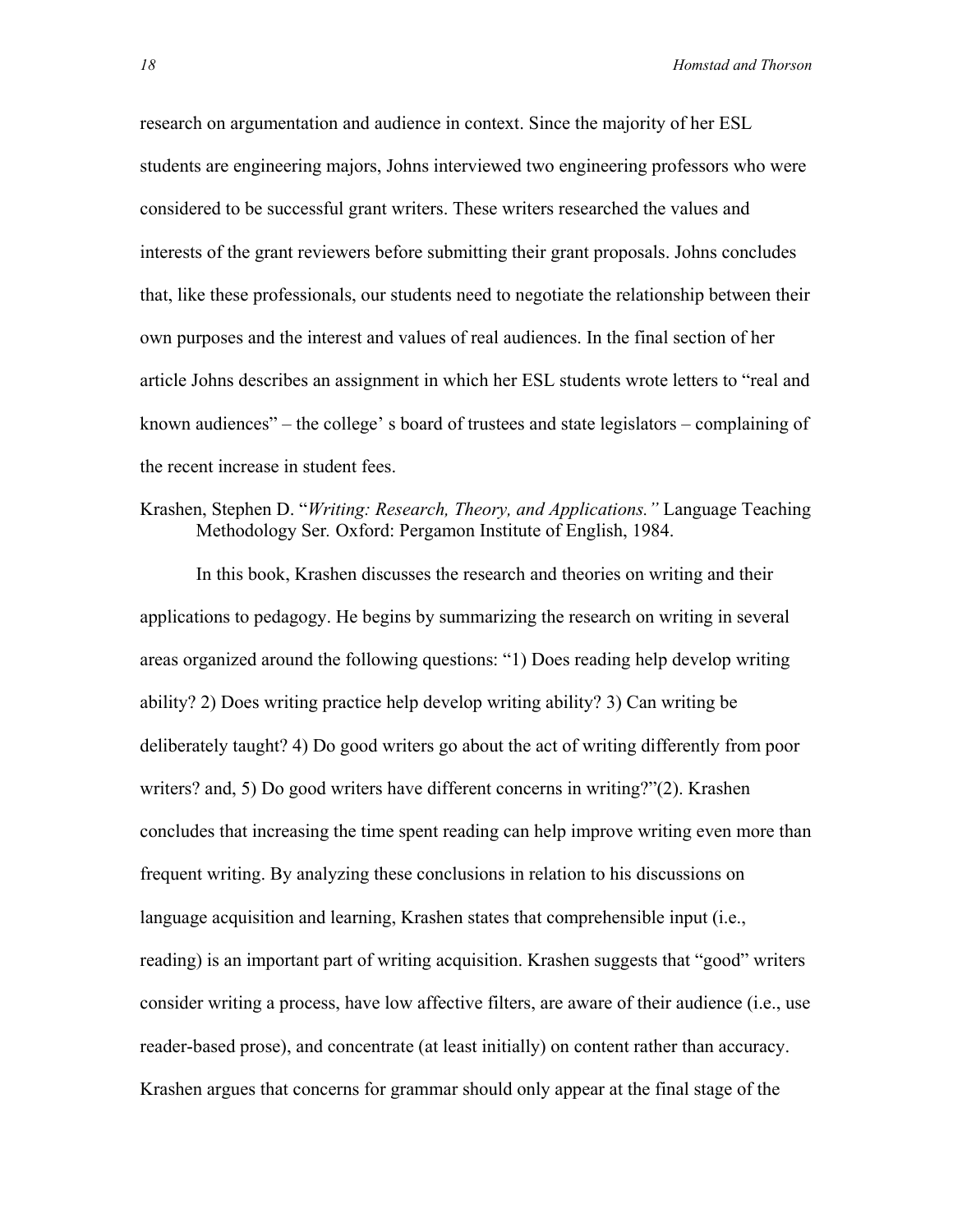composing process – editing. Krashen also includes an appendix in which he discusses writing in the second language, but this section is brief and uninformative. He states that very little is known about writing in a second language, but that similarities are sure to exist between writing in the student's native language and second language. Similar to composition courses taught in the native language, Krashen calls for two important pedagogical techniques: 1) increased reading for the acquisition of written language and 2) writing practice in order to develop a process approach to writing.

#### Kroll, Barbara, ed. *Second Language Writing: Research Insights for the Classroom. Cambridge Applied Linguistics.* Cambridge: Cambridge University Press, 1990.

This volume in second language writing contains thirteen essays divided into two major sections. The first section concerns the philosophical issues underlying second language writing instruction and contains an historical review of the development of composition theories and their application to ESL/FL teaching. The second section describes a number of studies on various aspects of writing. The intention of the book is to provide an historical theoretical background that teachers and researchers can use in formulating their own philosophical approaches to the teaching of writing. We found the first section especially valuable, as the essays challenge teachers to articulate their own philosophical perspectives on writing and how these perspectives are reflected in their practices in the classroom. (Several essays from this volume are annotated elsewhere in this bibliography.)

Lalande, John F. "Reducing Composition Errors: An Experiment " *Foreign Language Annals* 17.2 (1984): 109-117.

This article, originally published in *The Modern Language Journal* 66 (1982): 140-149, was awarded the Paul Pimsleur Award for research. In this study, Lalande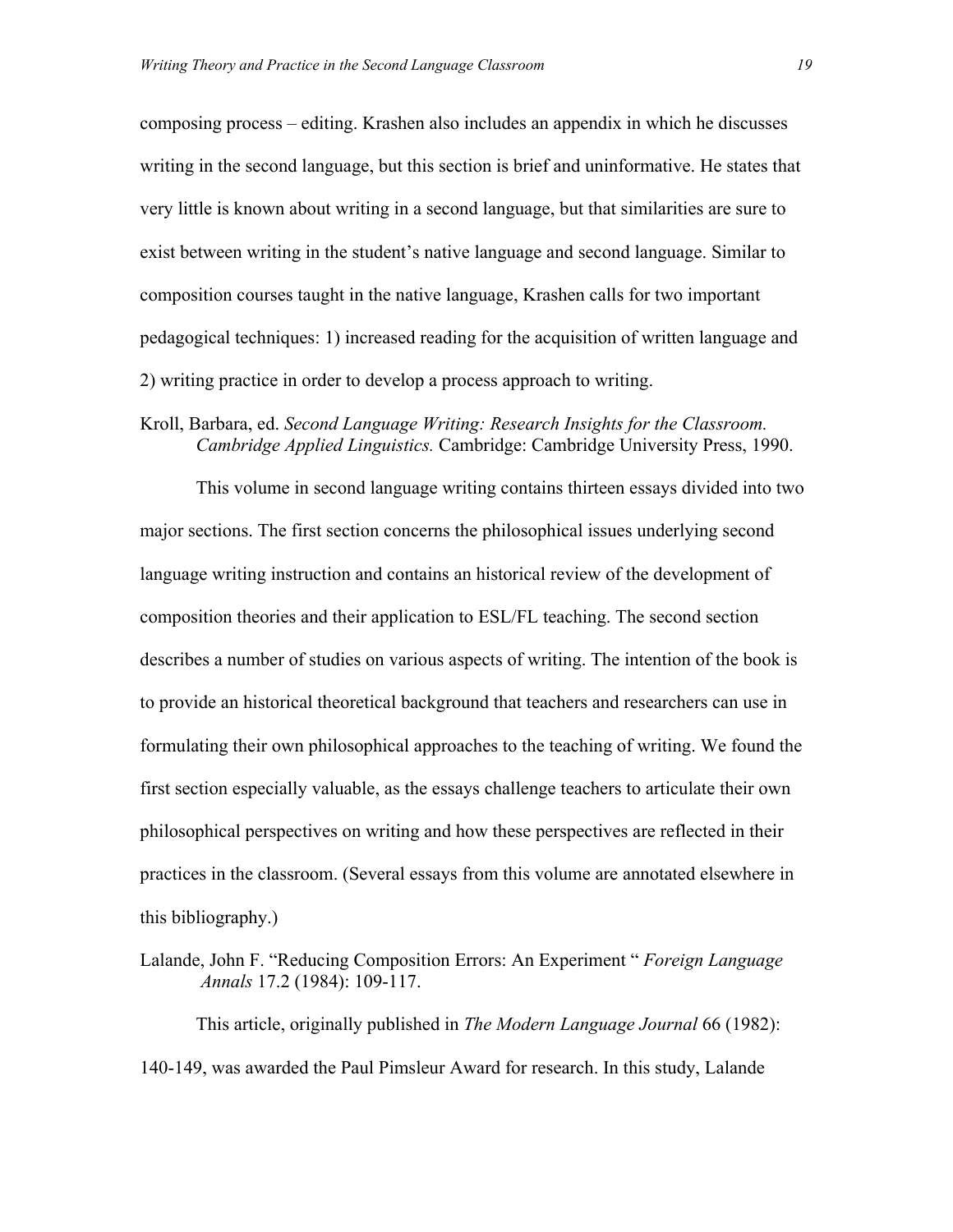compares the effects of two different methods of responding to student writing in a fourth quarter German class at Pennsylvania State University. The instructors in the control group supplied corrections on the students' papers and then required the students to rewrite the essay copying the correct answers. The experimental groups' papers were marked using an Error Reduction Code. Papers were returned during the next class session and students were given fifty minutes to correct their errors. On the day before the next composition was due, students in the experimental group also filled out an Error Awareness Sheet (EASE). Here they recorded the types of errors they made on their previous essay. Lalande analyzed pre-test and post-test scores for the two groups and found that the experimental group had significantly better scores. He concludes that the combination of error awareness and problem-solving techniques is a particularly beneficial way of responding to students' writing.

#### Latzel, Sigbert, ed. *Fremdsprache Deutsch: Zeitschrift.fur die Praxis des Deutschunterrichts.* Munich: Goethe-Institut, 1989.

This special issue of a journal for teachers of German as a second or foreign language is devoted to the teaching of writing. The articles focus on practical applications of process writing activities in the second language classroom and are designed to increase the motivations of both language student and teacher. Activities include organizing pen-pal exchanges, writing poetry, using computers, and a variety of other activities. Most of these ideas could be easily adapted to be used effectively in other languages and at varying levels of instruction.

Leki, Dona, and Tony Silva, eds. *Journal of Second Language Writing.* Norwood, New Jersey: Ablex Publishing Corporation.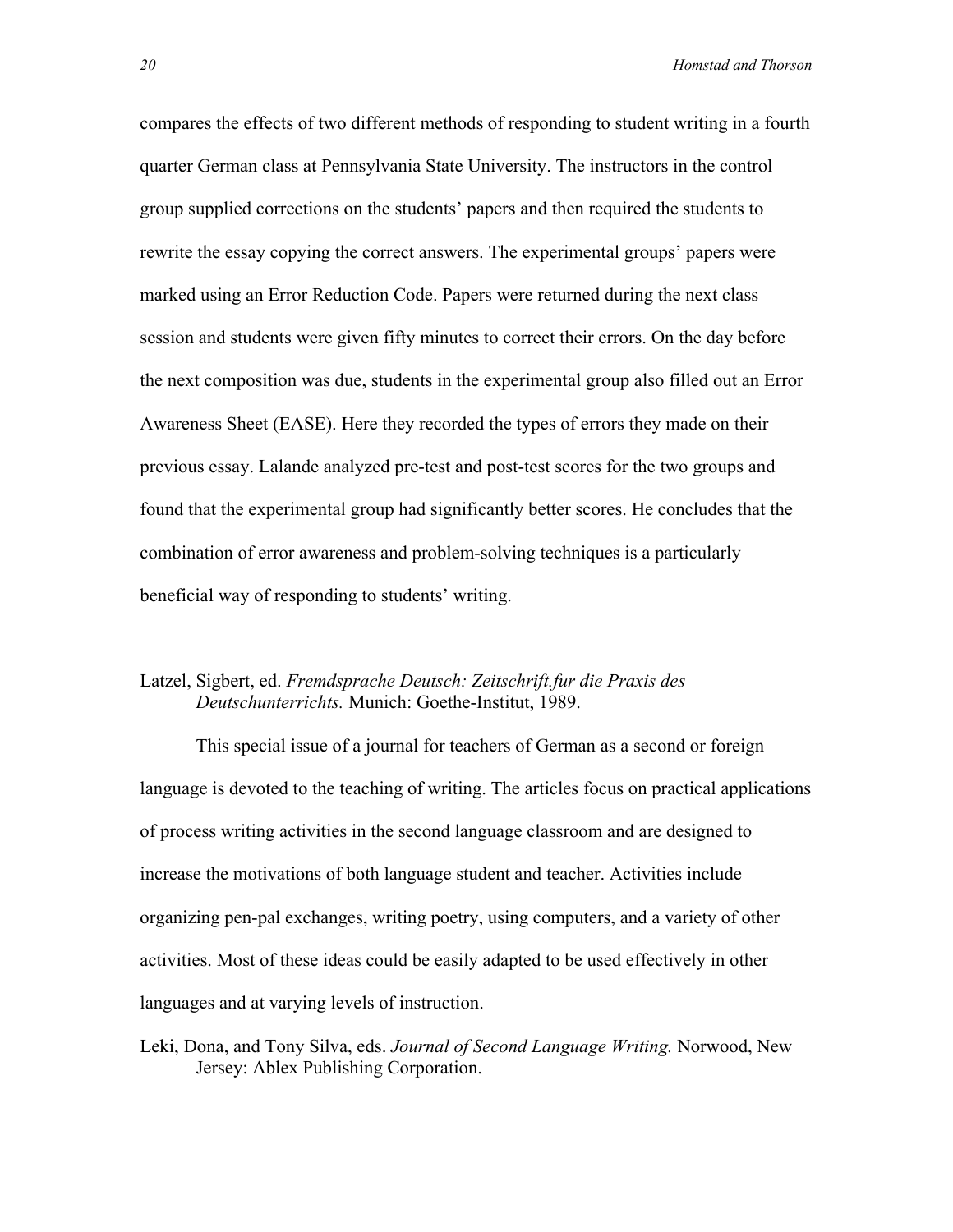*The Journal of Second Language Writing* is a new publication, begun in 1992 and published three times a year. It is devoted to "publishing theoretically grounded reports of research and discussions of central issues in second and foreign language writing and writing instruction." Each issue contains a short annotated bibliography of recent research in ESL and FL composition, a feature which will be especially useful to those interested in keeping up with current developments in second language writing research without having to read dozens of different professional journals.

Leki, Ilona. "Coaching from the Margins: Issues in Written Response." *Second Language Writing: Research Insights for the Classroom.* Ed. Barbara Kroll. Cambridge Applied Linguistics. Cambridge: Cambridge University Press, 1990. 57-68.

Leki addresses the issue of how teachers should respond to student writing by first raising questions about why writing is taught to second language learners. Are the goals for second language students' primarily grammatical accuracy or global comprehensibility? Do teachers expect students to take risks in order to express themselves or develop a sense of style, or do they stress linguistic control? How instructors define these goals will determine, to a great extent, how they respond to student writing. Another factor is the teacher's varied roles as audience (reader), coach, and evaluator. Current research indicates that teachers ' comments have depressingly little impact on student writing. It appears that what is most helpful is that the teacher comment on writing while it is in process, or during a sequence of assignments that are all related to an on-going project. Teachers often have difficulty when they attempt to respond to the content of student writing, not to seem as if they are appropriating the student's text. Many teachers find it difficult to separate their roles as evaluator from that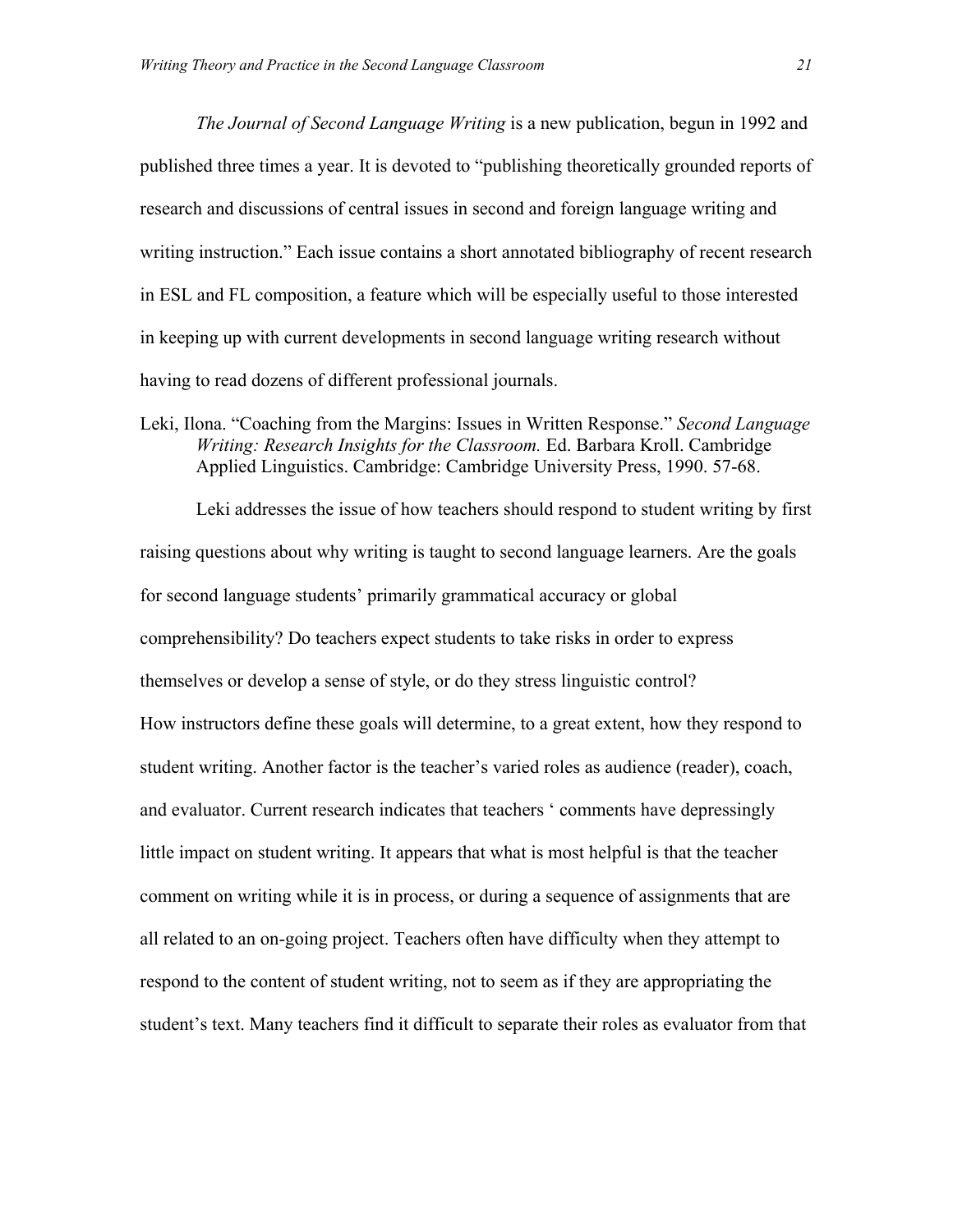of coach. Leki concludes that although we have some ideas of what types of responses are helpful in improving student writing, more research needs to be done.

Magnan, Sally Sieloff. "Teaching and Testing Proficiency in Writing: Skills to Transcend the Second-Language Classroom." *Proficiency, Curriculum, Articulation: The Ties that Bind.* Ed. Alice C. Omaggio. Middlebury, Vermont: Northeast Conference on the Teaching of Foreign Languages, 1985. 109-136.

This article, part of the collection from the Northeast Conference on the Teaching of Foreign Languages entitled *Proficiency, Curriculum, Articulation: The Ties that Bind*, discusses the proficiency guidelines for writing and the impact of writing on the curriculum. It also provides classroom ideas for teaching writing. Probably the most helpful part of this article is the final section on responding to student writing. In this section, Sally Sieloff Magnan discusses different forms of responding to writing such as peer response, dialogue journals with the teacher, discussing the instructor's writing as a sample, providing tape recorded oral feedback, and using checklists. She also discusses different grading scales such as holistic or global scales, the use of the T-unit (ratios), etc. The majority of the article examines the proficiency guidelines for writing in great detail. The author provides a writing sample (in French, German, and Spanish) for each level and discusses the main characteristics of that particular level. She then speculates on what a proficiency exam in writing would look like and provides sample questions. The author also provides a list of activities for teaching writing at the various levels – although this list is neither exciting nor creative. Her discussions on the relationship between speaking and writing, her overview on process writing and its impact on the curriculum, and her section on grading are interesting and informative. She concludes that it is important for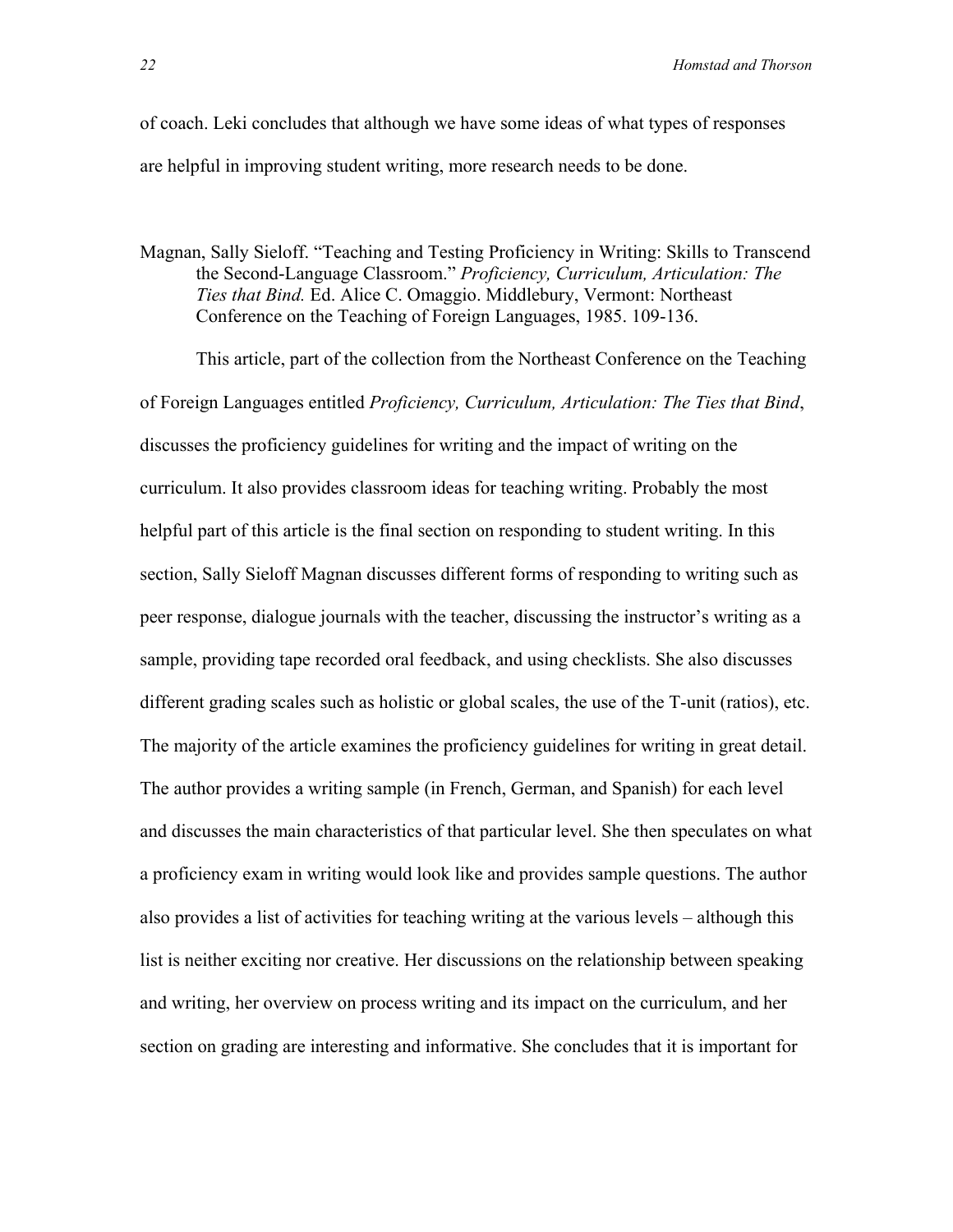foreign language teachers to consult colleagues in other disciplines (especially English and composition) in order to learn more about current methods for teaching writing. Mayher, John S., Nancy Lester, and Gordon M. Pradl. *Learning to Write/Writing to Learn.* Montair, N.J.: Boynton/Cook, 1983.

The title of this book, *Learning to Write/Writing to Learn*, is based on two important views of writing: 1) that one learns to write by writing and 2) that writing provides a means for learning. The book, intended for teachers of grades K-4 and all disciplines, is both practical and theoretical. It draws on research on the relationship between writing and learning of composition experts such as James Britton, Donald Graves, Janet Emig, and Linda Flower. The authors summarize recent research in writing, provide examples of writing, and offer suggestions for writing-to-learn strategies in the classroom. Each chapter ends with a set of questions and/or tasks, which could be used for further discussion. For those who are thinking about using a dialogue journal in their classes, we highly recommend pages 22-35 in the chapter entitled "Constructing Our World Through Writing." Other areas of interest are the discussions of the process of composing, the role of instruction in facilitating the development of writing abilities and the writing process, creating "real" audiences for writing, and responding to and evaluating writing. The authors suggest that the most important goal of this book is "to help teachers run writer- and learner-centered classrooms" (7). They discuss writing-tolearn in all areas of the curriculum, provide practical suggestions for empowering students in the process of learning, and advocate the use of collaborative response groups, peer editing, and conferencing. The authors maintain that the content of what we are teaching (i.e., mathematics, history, foreign language) is not as important as the process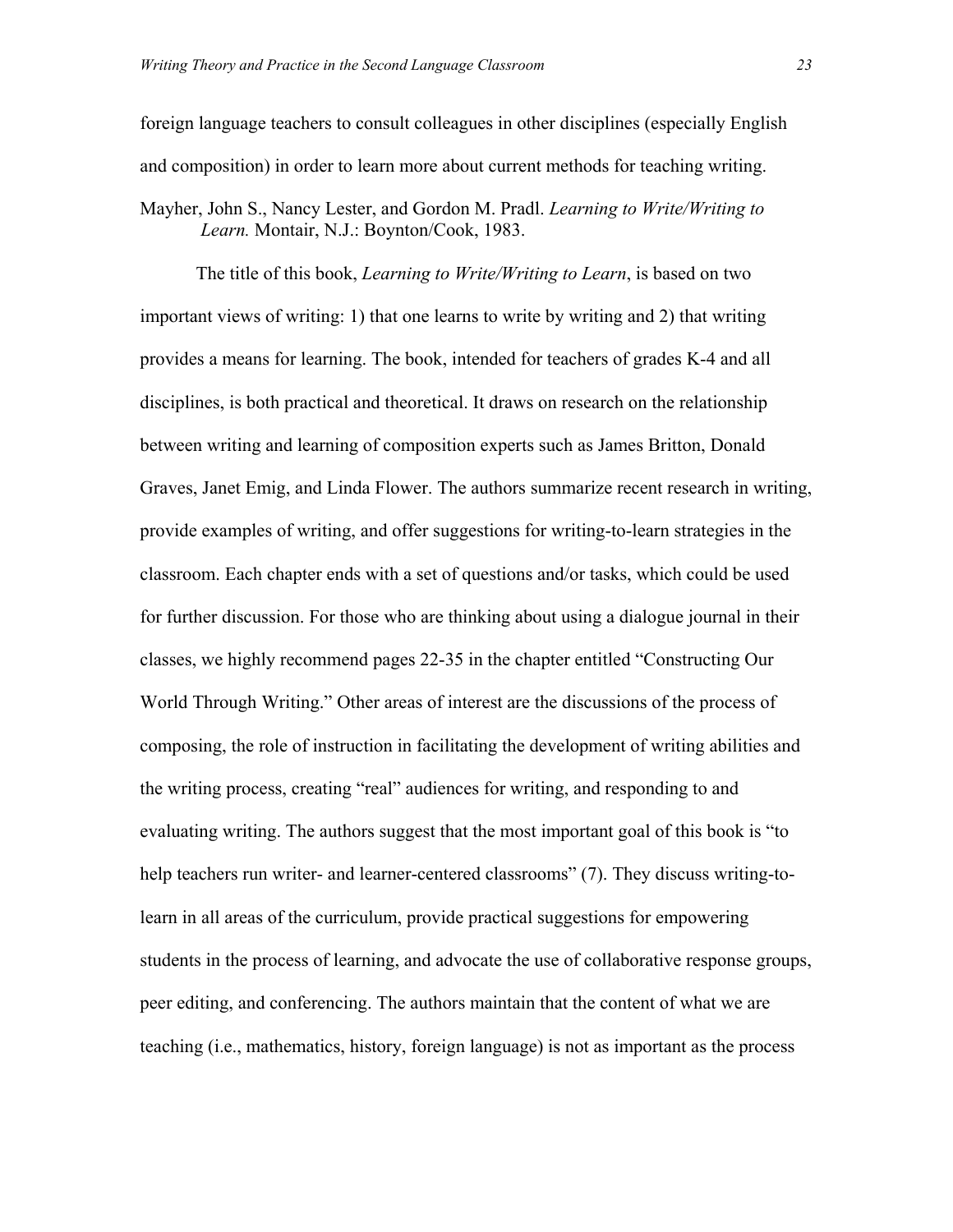of learning *how to learn*. The ultimate goal, they claim, is to help students grow as learners.

Omaggio, Alice C. "Becoming Proficient in Writing." *Teaching Language in Context: Proficiency-Oriented Instruction.* Boston: Heinie & Heinie Publishers, Inc., 1986. 221-272.

Omaggio promotes an approach that integrates writing practice with practice in listening, speaking, and reading. She sees writing skills being developed on a continuum from primarily a support skill for speaking to a functional communicative activity in itself. Using the ACTFL guidelines, Omaggio provides samples of student writing (in French, German, and Spanish) at various levels. She suggests a variety of writing activities appropriate to each skill level, as well as ways of evaluating and providing constructive feedback on student writing (holistic, analytical, primary trait scoring).

Osterholm, Kathryn K. "Writing in the Native Language*." Listening, Reading, and Writing: Analysis and Application.* Ed. Barbara H Wing. Middlebury , Vermont: Northeast Conference on the Teaching of Foreign Languages, 1986. 117-143.

This article does not deal with writing in a foreign language (see instead the article by Trisha Dvorak above), but rather provides a theoretical overview of writing in one's native language. The article is divided into three main sections: 1) writing in the language arts, curriculum, and modern theories of composition; 2) process models of writing and the instructor's role as facilitator; and 3) evaluating student writing. Osterholm begins with a definition of writing and maintains that she does not consider "mechanical" aspects of writing (i.e., vocabulary lists, labeling grammatical parts, transcription, etc.) in this article. She discusses the influences of cognitive psychologists (Bruner, Piaget, Vygotsky) on the theory of composition and the connections between writing and learning. She also provides a theoretical overview of writing as a process and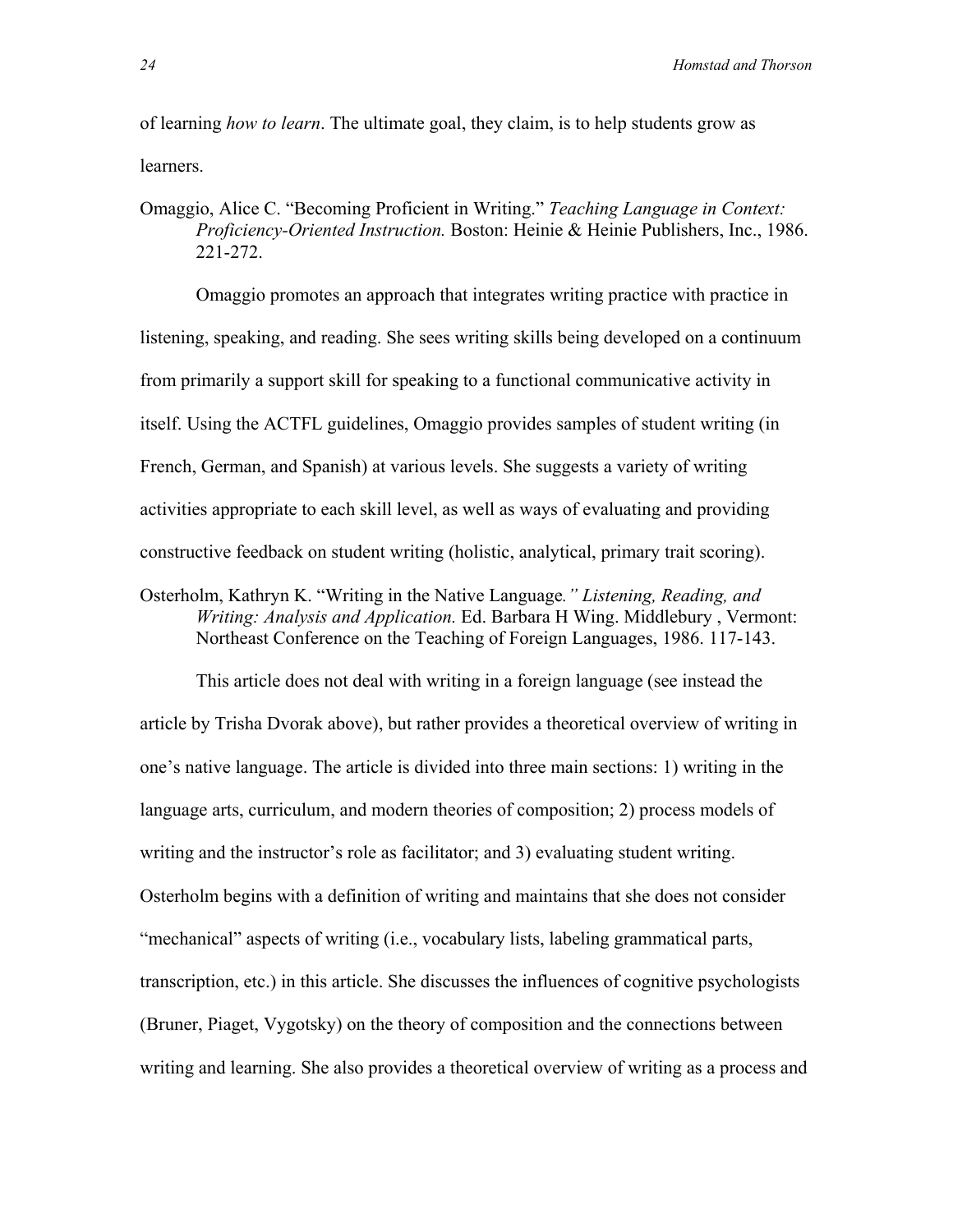discusses obstacles to the process (writer's block, writing apprehension, etc.). Osterholm maintains that the change of focus from the written product to the process of writing has necessitated a change in classroom dynamics. The popular lecture format of instruction is now being replaced by writing workshops, conferences, and peer groups. The instructor's role in this new setting is that of facilitator. Osterholm lists several strategies for facilitating the process of writing. These include invention strategies (i.e., pre-writing strategies such as brainstorming, clustering, free-writing, mapping), syntactic analysis and sentence combining, and computer-assisted instruction. In the final section of this article Osterholm provides a theoretical overview of evaluating a piece of writing. She summarizes the research on error analysis, teacher response to writing, self-evaluation, and peer response. This article is theoretical, but also well-written and informative. It provides an overview of the research and theory of writing composition.

#### Pennington, Martha C. "Exploring the Potential of Word Processing for Non-native Writers." *Computers and the Humanities* 27 (1993): 149-163.

This article discusses how computers might affect second language learners. Using computers in the composition process appears to affect the way people write, discuss, learn, and organize ideas, and the computer offers new resources and approaches to writing for the second language teacher. Computer users tend to write more spontaneously and produce a greater quantity of material. Word processing encourages more revision and allows students to concentrate on higher-level revision. Using the computer allows for more individual attention and encourages students to show more initiative and take more risks in their writing. Computer use can also have a positive effect on the attitude of the second language learner. However, Pennington admonishes that while word-processing shows great potential in teaching second language writing,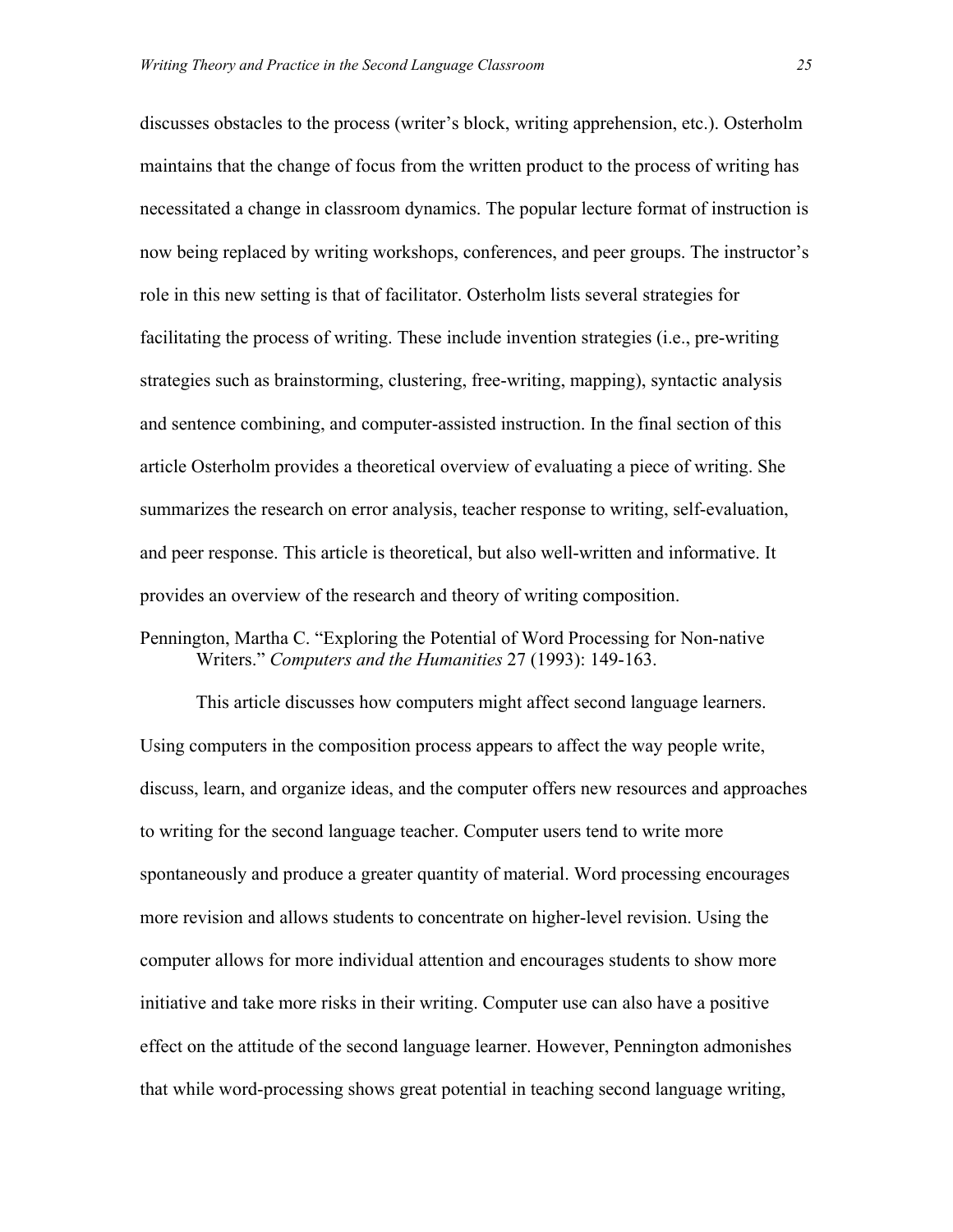that potential will not be realized without adequate basic instruction in computer use or if individual learning styles are ignored.

Peterson, Deborah. "Writing to Learn German." *Roots in the Sawdust: Writing to Learn Across the Disciplines.* Ed. Anne Ruggles Gere. Urbana, Illinois: National Council of Teachers of English, 1985. 47-59.

This text is one of many chapters on the theory and applications of writing-tolearn, researched and compiled by the Puget Sound Writing Program, in a collection entitled *Roots in the Sawdust: Writing to Learn across the Disciplines*. Although we highly recommend the book as a whole (see separate annotation above), we have singled out Peterson' s article because it is particularly relevant for foreign language teaching. In this article, Peterson discusses how she uses writing-to-learn techniques to help build oral and written proficiency, to improve organizational skills, to teach grammar, and to reflect on cultural issues. Through the use of a journal, students reflect on the learning process, record class activities, and "work out" fears and frustrations. Peterson suggests that activities such as brainstorming, clustering, lists, and first thoughts are helpful both in encouraging communication in class and as pre-writing activities. Peterson also discusses how she uses the journal to help students learn grammar and as a way to help students understand cultural differences. Through a partner system, students provide feedback on their partners' journals. The journals are also checked periodically by the instructor. Although Peterson is discussing a high school German class, her insights and practical examples of writing-to-learn activities are extremely helpful for language teachers at all levels and institutions. Peterson maintains that because her classes are relatively large forty in her first-year classes and thirty in her second-year class; she finds writing-tolearn techniques a particularly productive way to get all students involved.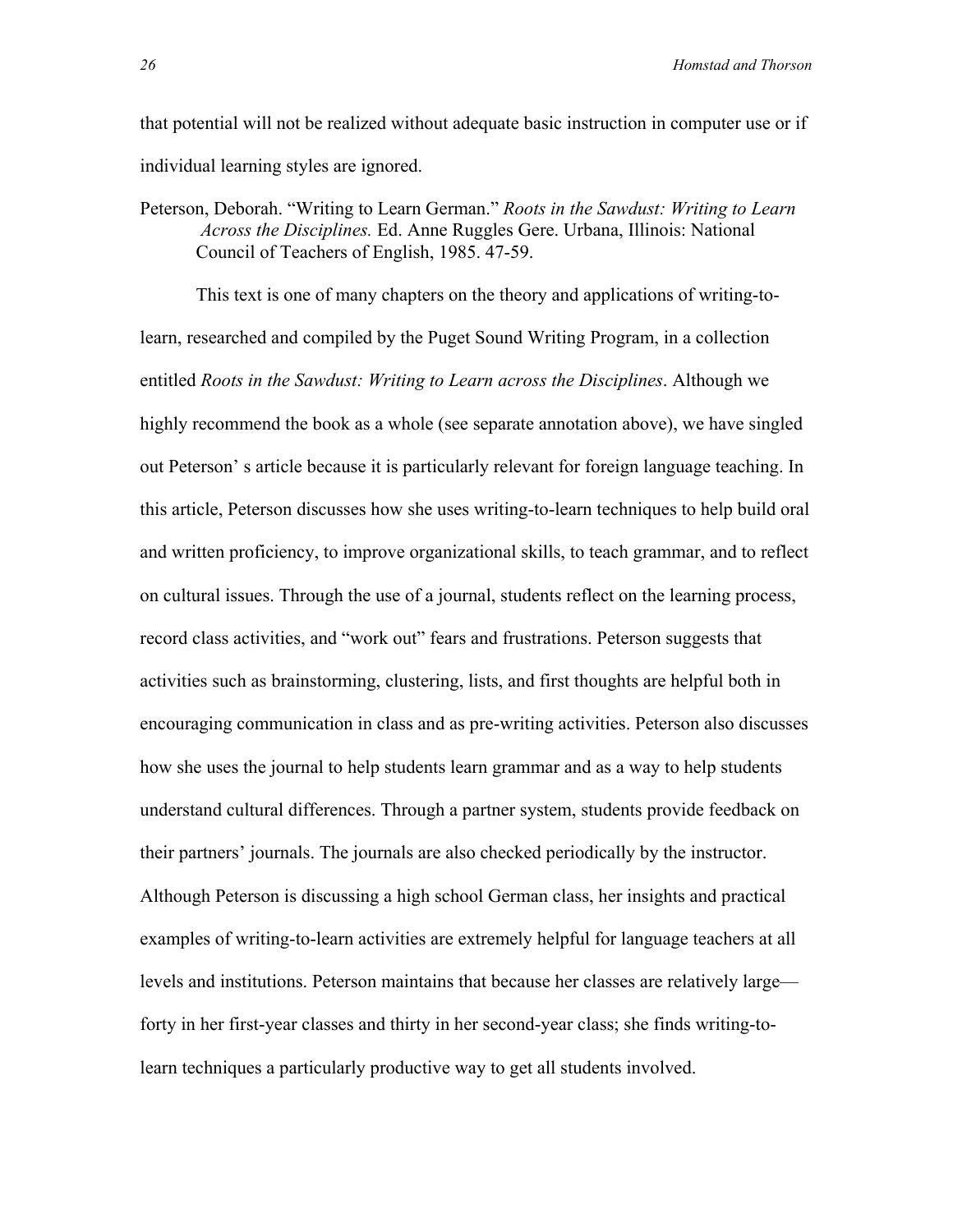Peyton, Joy Kreeft, and Jana Staton, eds. "*Dialogue Journals in the Multilingual Classroom: Building Language Fluency and Writing Skills through Written Interaction."* Writing Research: Multidisciplinary Inquiries into the Nature of Writing. Norwood, New Jersey: Ablex Publishing Corporation,1993.

Published in 1993 as part of the Writing Research Series, this book provides a wealth of information on the theory and practice of using dialogue journals in the classroom. This study, as the editors suggest, is unique because of the collaborative research efforts between the research team and the classroom teacher, Leslee Reed. Reed, a sixth-grade teacher, has been using dialogue journals in her classes for more than fifteen years. In the early 1980s Reed was transferred to a school in Los Angeles. The students in her sixth-grade class came from twelve different countries and spoke ten different languages. This particular study focuses on the use of the dialogue journal in the multicultural and multilingual classroom. Several of the contributors study aspects of language acquisition by analyzing specific linguistic features of writing in the second language through the course of a school year. Lengthy excerpts from student journals are not only interesting, but also demonstrate the range of functions that the journal serves in and outside of the classroom. Leslee Reed's chapter discusses the benefits of the dialogue journal: it serves as an aid to lesson planning; provides a way to individualize instruction; it is a source of information about students' backgrounds, needs, and interests; and it "provides a channel for honest communication" (36). Reed provides a step-by-step description of establishing and maintaining dialogues through journal writing.

Joy Kreeft Peyton's chapter on the development of beginning writers focuses on the linguistic and social developments of six students in Leslee Reed's sixth-grade class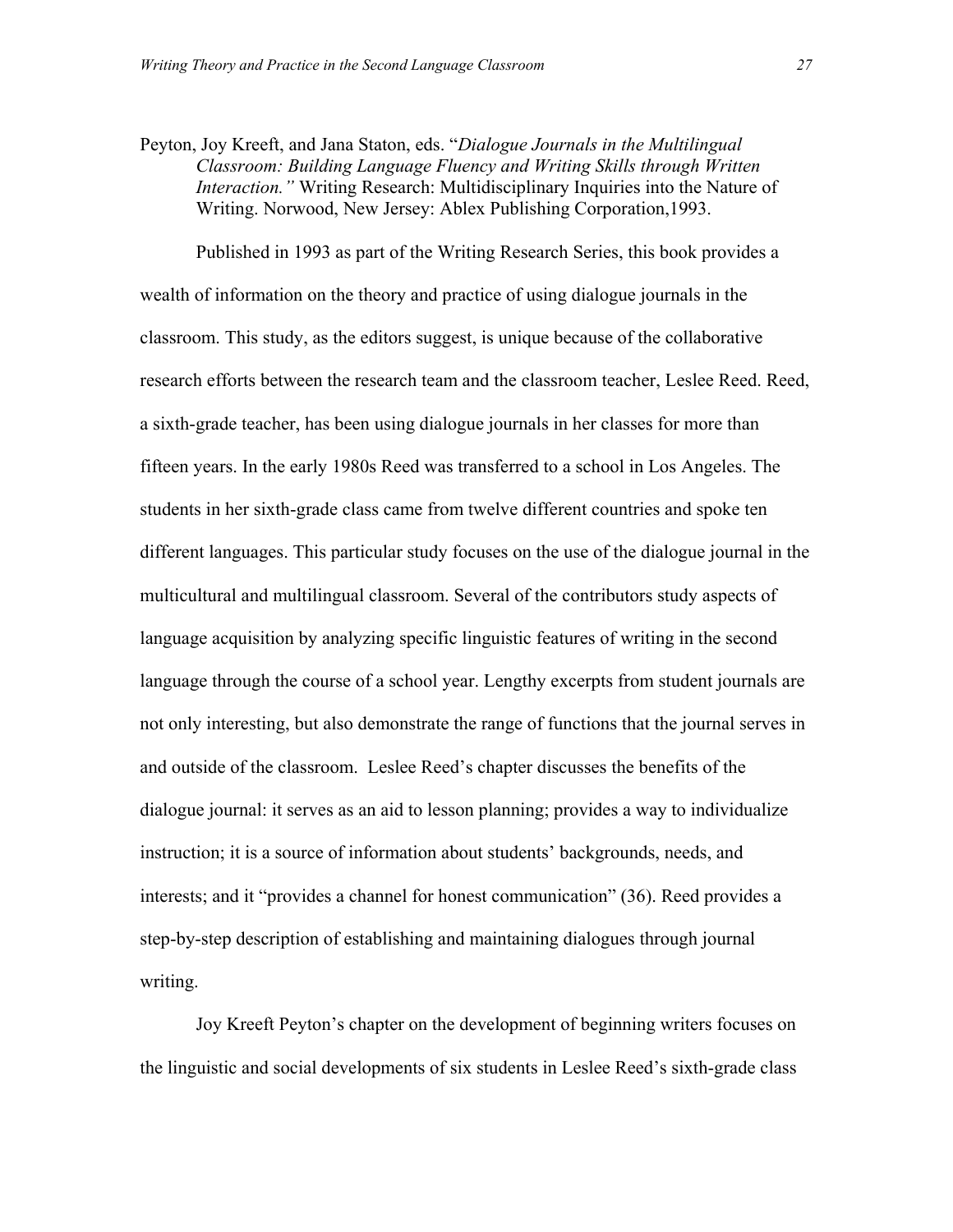throughout the year. In the third part of the book Jana Staton, Roger W. Shuy, and Joy Kreeft Peyton discuss features of student and teacher writing as they relate to language acquisition in their respective chapters. Staton analyzes Reed's responses to students' writing in order to determine if she adjusted her own language according to students' language proficiency levels. Similarly, Shuy examines the use of language functions (reporting, requesting, thanking, etc.) in both teacher and student writing, and Joy Kreeft Peyton studies the use of teacher questions in promoting student interaction.

In the final section of the book the authors discuss the overall impact of interactive writing: the effect of teacher strategies in dialogue journal writing (ch. 7) and features of dialogue journal writing compared to other in-class writing (ch. 8). Even though the book concentrates on a sixth-grade classroom, this study is a rich resource for anyone interested in using dialogue journals. We highly recommend it to instructors teaching at all levels in all disciplines at all institutions. Its emphasis on second-language learners makes it a particularly relevant and important resource for second language teachers.

Raimes, Ann. "Out of the Woods: Emerging Traditions in the Teaching of Writing." *TESOL Quarterly* 25.3 (1991): 407-430.

In this article, Raimes surveys the history of writing instruction and research on writing from 1966-1991. She concentrates on four approaches to L2 writing instruction: 1) the focus on the *form* of the text itself, 2) the focus on the *writer* and the cognitive processes used in the act of writing, 3) the focus on the *content* of the text, and 4) the focus on the *reader*. Then she describes five particular problems that are frequently discussed by ESL instructors: 1) the topics for writing (i.e., should they be academic or personal?), 2) "real" writing, 3) the nature of the academic discourse community, 4)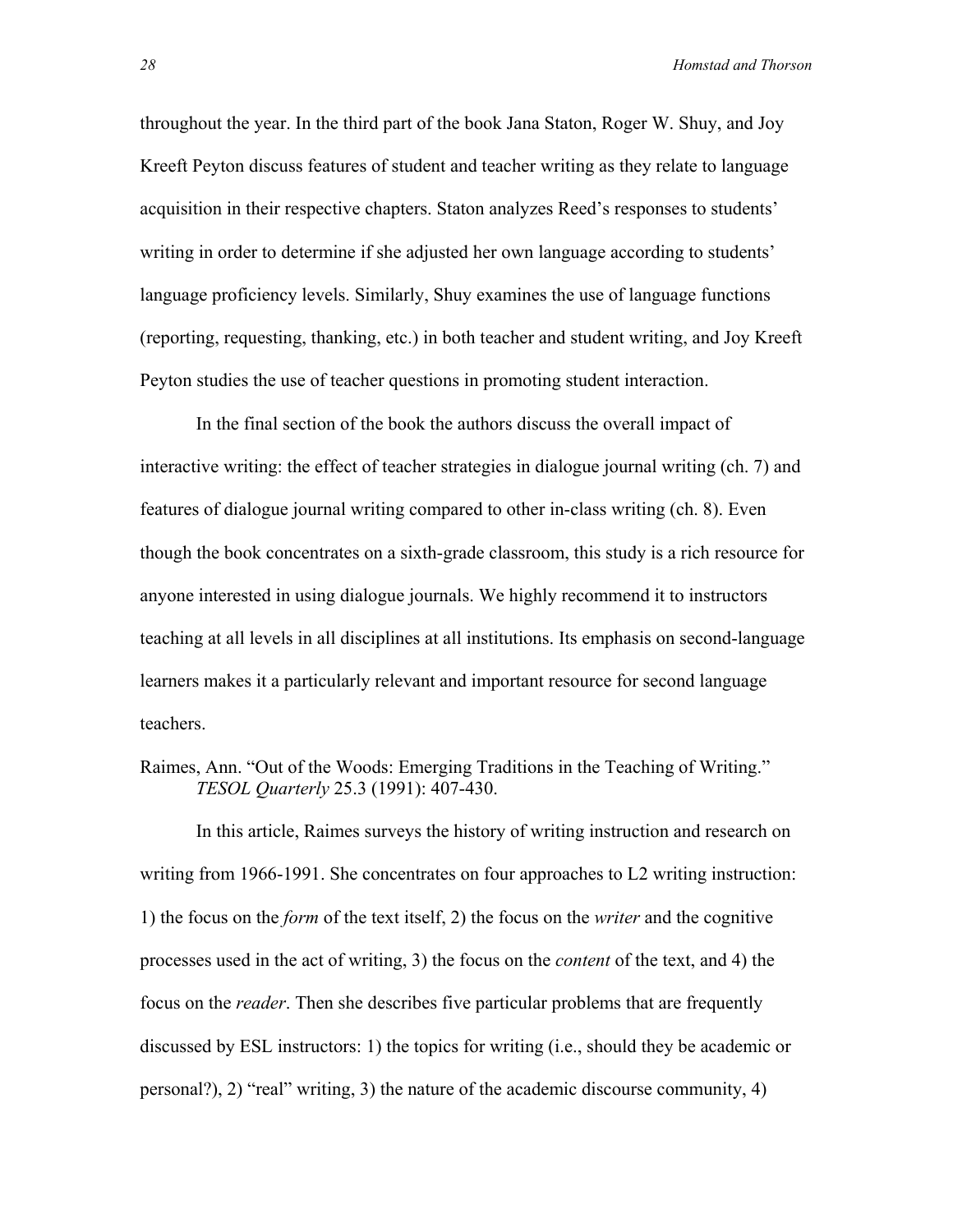contrastive rhetoric, and 5) responding to student writing. Many of the problems here are specific to the ESL classroom, but several of them carry over to the foreign language classroom as well. Raimes concludes her article with what she calls five "emerging traditions of recognition" (421). She maintains that these are not new methodologies, but rather emerging traditions that reflect shared recognitions. These are: 1) recognition of the complexity of composing, 2) recognition of student diversity, 3) recognition of learners' processes, 4) recognition of the politics of pedagogy, and 5) recognition of the value of practice as well as theory.

Richards, Jack C. "From Meaning into Words: Writing in a Second or Foreign Language." *The Language Teaching Matrix.* Cambridge: Cambridge University Press, 1990. 100-117.

Richards states that the nature and significance of writing has often been underestimated in language teaching, and in FL teaching writing has often been synonymous with teaching grammar and sentence structure. The audio-lingual method of language teaching – where speaking is primary – leads to a product-based approach where writing is a means of reinforcing the appropriate grammatical and syntactic forms of spoken language. Techniques include providing more models and preventing student errors in composition. A process approach, on the other hand, focuses on the cognitive processes in writing rather than on the product. In the process approach there is a shift from language-focused activities to learner-centered tasks in which students assume greater control over what they write and how they write. They evaluate their own writing. Richards points to the shift in roles for the teacher from evaluator to facilitator. He provides a very useful list of instructional activities appropriate to each phase of writing: rehearsing/prewriting, drafting/writing, and revising.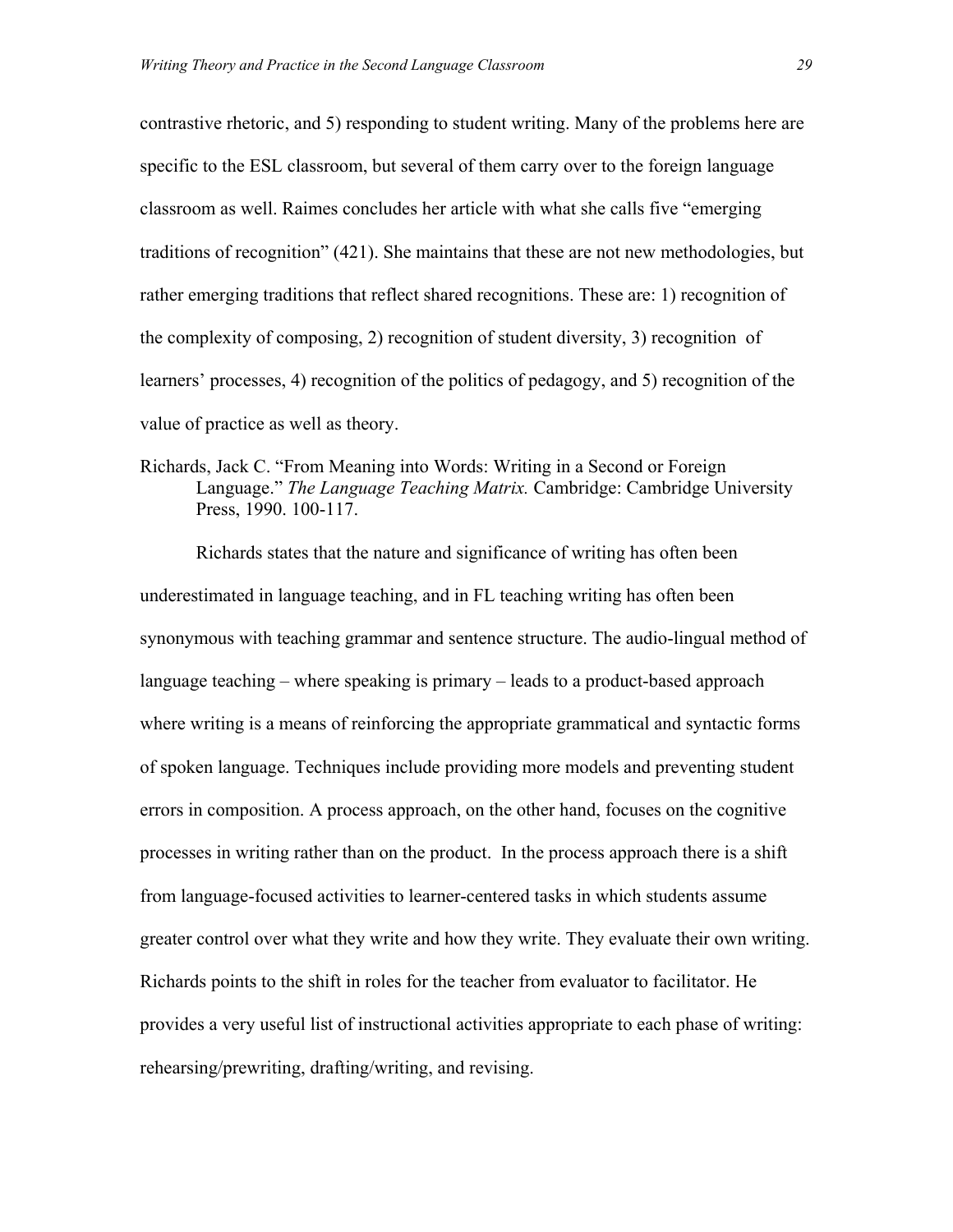#### Robb, Thomas, Steven Ross, and Ian Shortreed. "Salience of Feedback on Error and Its Effect on EFL Writing Quality." *TESOL Quarterly* 20.1 (1986): 83-95.

This article describes a study designed to evaluate the effects of different types of feedback on error in the written work of second language writers. Four methods of providing feedback were contrasted, ranging from overt error correction to a simple notation of number of errors per line. In each case students revised their compositions. Results of the study indicate (in concurrence with Semke) that more direct methods of feedback do not tend to produce results commensurate with the amount of effort required to draw the student's attention to surface errors. It does suggest, however, that over time, practice in writing has a positive effect on writing accuracy.

Semke, Harriet D. "Effects of the Red Pen." *Foreign Language Annals* 17.3 (1984): 195- 202.

This article is a summary of a research project carried out during the spring of 1980 at the University of Minnesota. Semke compares the effects of four methods of responding to student writing. She analyzes eight sections of German 1103 (students in the third quarter of their first year). Two sections of the course were assigned to four different experimental groups. The instructors in these four experimental groups responded to the students' free-writing assignments (Tagebucher) as follows: (1) the instructors in Group 1 provided comments and questions to the content of the essay only; (2) the instructors in Group 2 corrected errors by filling in the correct form; (3) the instructors in Group 3 used a combination of the above methods (they provided comments as well as corrections ); and (4) the instructors in Group 4 provided feedback in the form of a symbolic code, and the students had to re-write the assignment,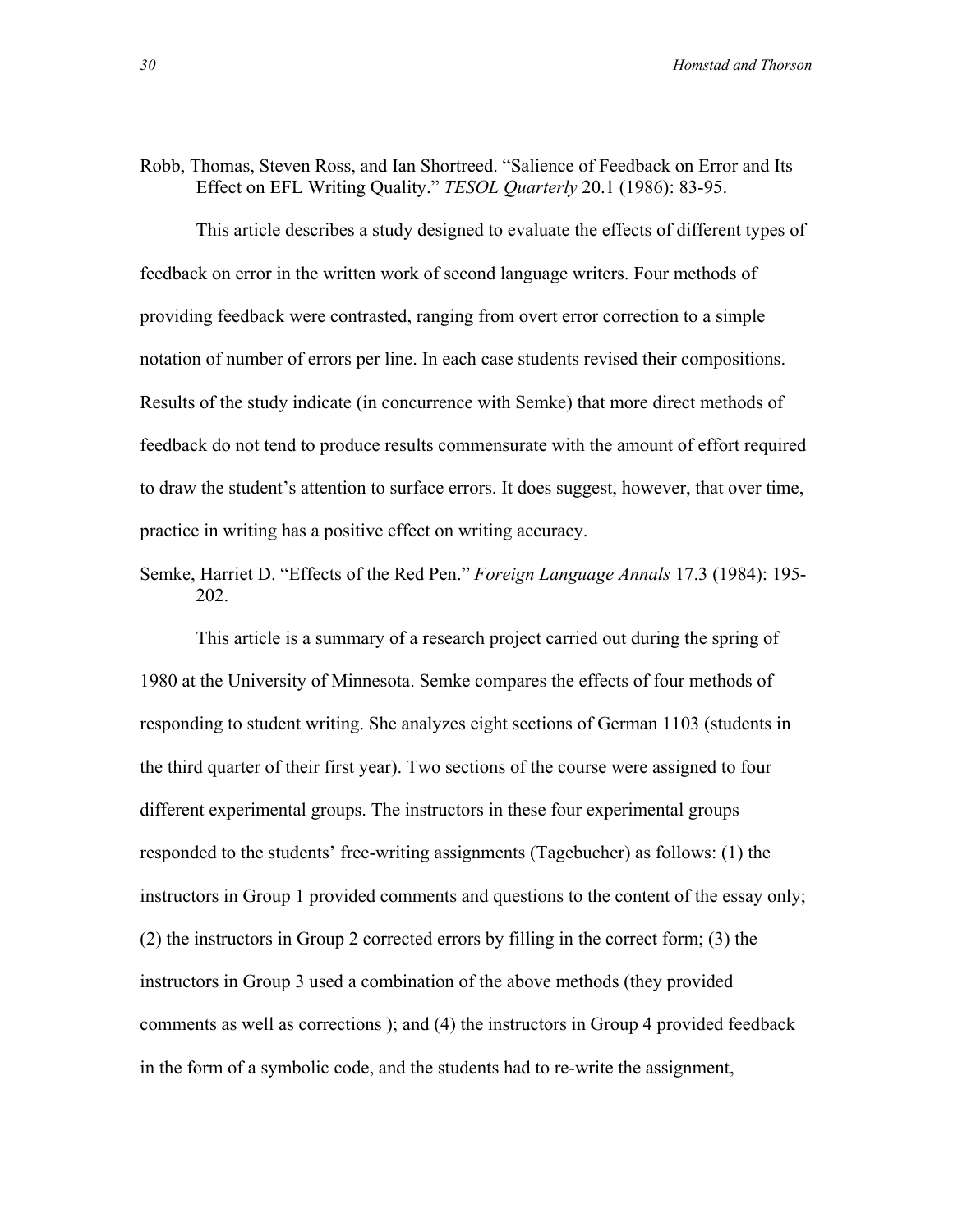correcting their own errors. Semke provided a pre-test and a post-test for all sections, and asked students to fill out questionnaires on their attitudes toward writing. Semke concludes that providing corrections does not increase writing accuracy, writing fluency, or general language proficiency. Providing engaging comments and positive feedback, she claims, has the most positive effect in terms of student attitudes toward writing and toward language learning in general.

Shih, Mary. "Content-Based Approaches to Teaching Academic Writing." *TESOL Quarterly* 20.4 (1986): 617-648.

Shih claims that functional and process-centered approaches to writing do not adequately prepare students to function in a university setting. She advocates a contentbased approach that different from traditional approaches in four major ways: writing from personal experience is de-emphasized, focus is on what is said more than how it is said, skills are integrated as in university course work, and extended study of a topic and some independent study/research precedes writing with more input from external sources. Instructional approaches might include topic-centered modules or mini-courses, contentbased academic writing courses, team-teaching of courses with a subject-area specialist, or use of guest lecturers.

Silva, Tony. "Second Language Composition Instruction: Developments, Issues, and Directions in ESL." *Second Language Writing: Research Insights for the Classroom.* Ed. Barbara Kroll. Cambridge Applied Linguistics. Cambridge: Cambridge University Press, 1990. 11-23.

Silva's article describes the developments of the four most influential approaches to ESL writing instruction and the implications of these different approaches in the classroom. In *controlled composition*, writing is seen as a secondary skill and learning to write as an "exercise in habit formation" where "the text becomes a collection of sentence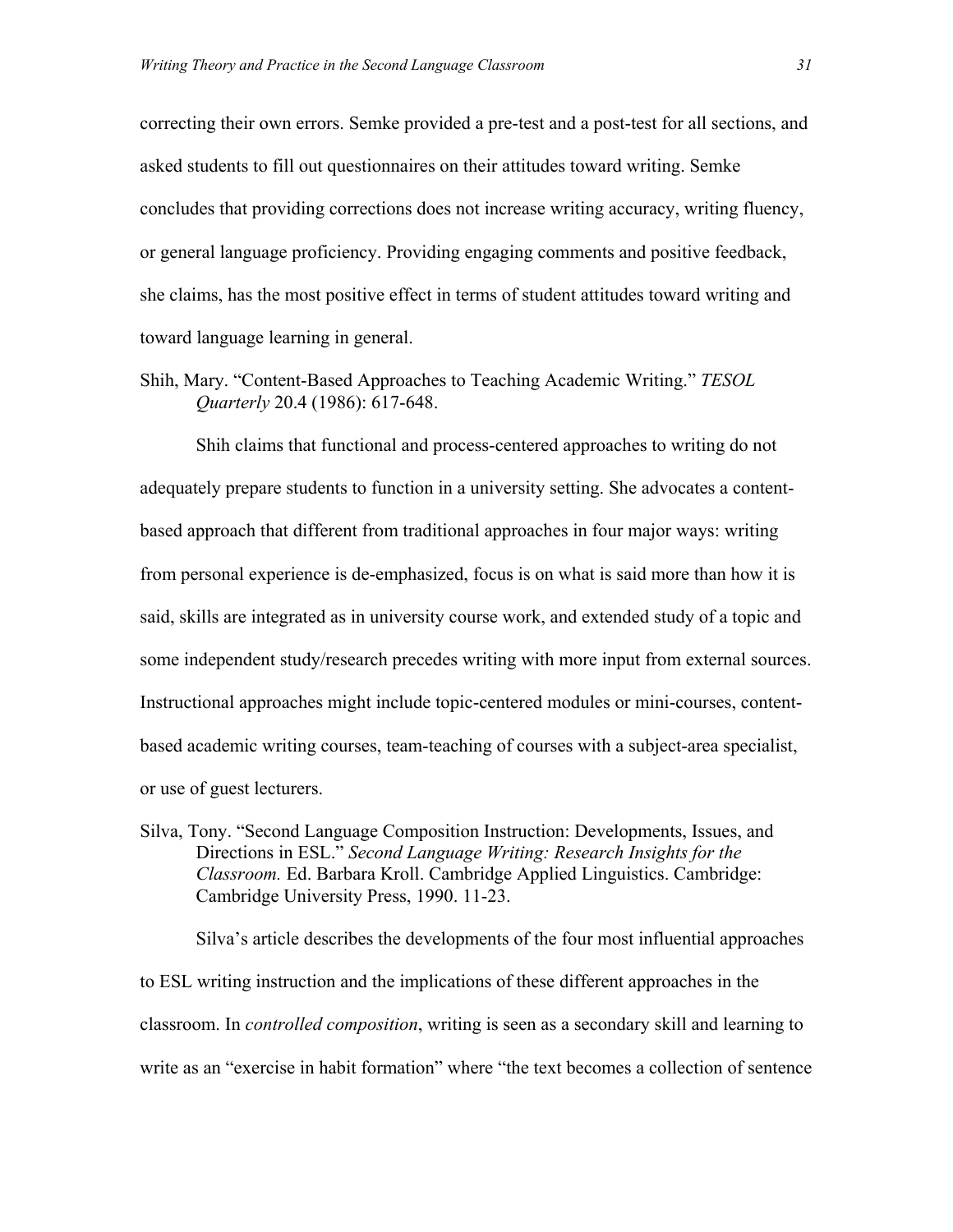patterns and vocabulary items – a linguistic artifact, a vehicle for language practice" (13). *Current-traditional rhetoric* perceives writing as "basically a matter of arrangement, of fitting sentences and paragraphs into prescribed patterns" (14). A typical approach would involve reading and analyzing a text to determine text type (exposition, argumentation, contrast, description, etc.) and structure (introduction, body, conclusion). This would be used as a prose model for the student's own composition. The process approach emphasizes the relationship between the act of composition and thinking. This calls for creating a workshop environment with the teacher acting as a facilitator who helps students devise strategies for planning, writing, revising, and editing. English (or writing) for academic purposes focuses on developing the ability to recognize the academic discourse genres and to produce satisfactory academic prose. Silva says there are as yet no comprehensive theories of L2 writing. Researchers and instructors need to develop a real understanding of the L2 writing process that takes into account the contributions of writer, reader, text, context, and their interaction before viable approaches to the teaching of L2 compositions can be developed. The majority of available information on L2 writing has been based on research in ESL. As useful as this research is, serious attention needs to be paid to issues particular to second (foreign) language writing.

Swaffer, Janet "Language Learning Is More than Learning Language: Rethinking Reading and Writing Tasks in Textbooks for Beginning Language Study." *Foreign Language Acquisition: Research and the Classroom.* Ed. Barbara F. Freed. Foreign Language Acquisition Research and Instruction. Lexington, Massachusetts: D. C. Heath and Co., 1991. 252-279.

Swaffer compares the treatments of reading and writing activities in several French and Spanish textbooks. She claims that most of the recent beginning language textbooks do not incorporate a cognitively based, communicative use of reading and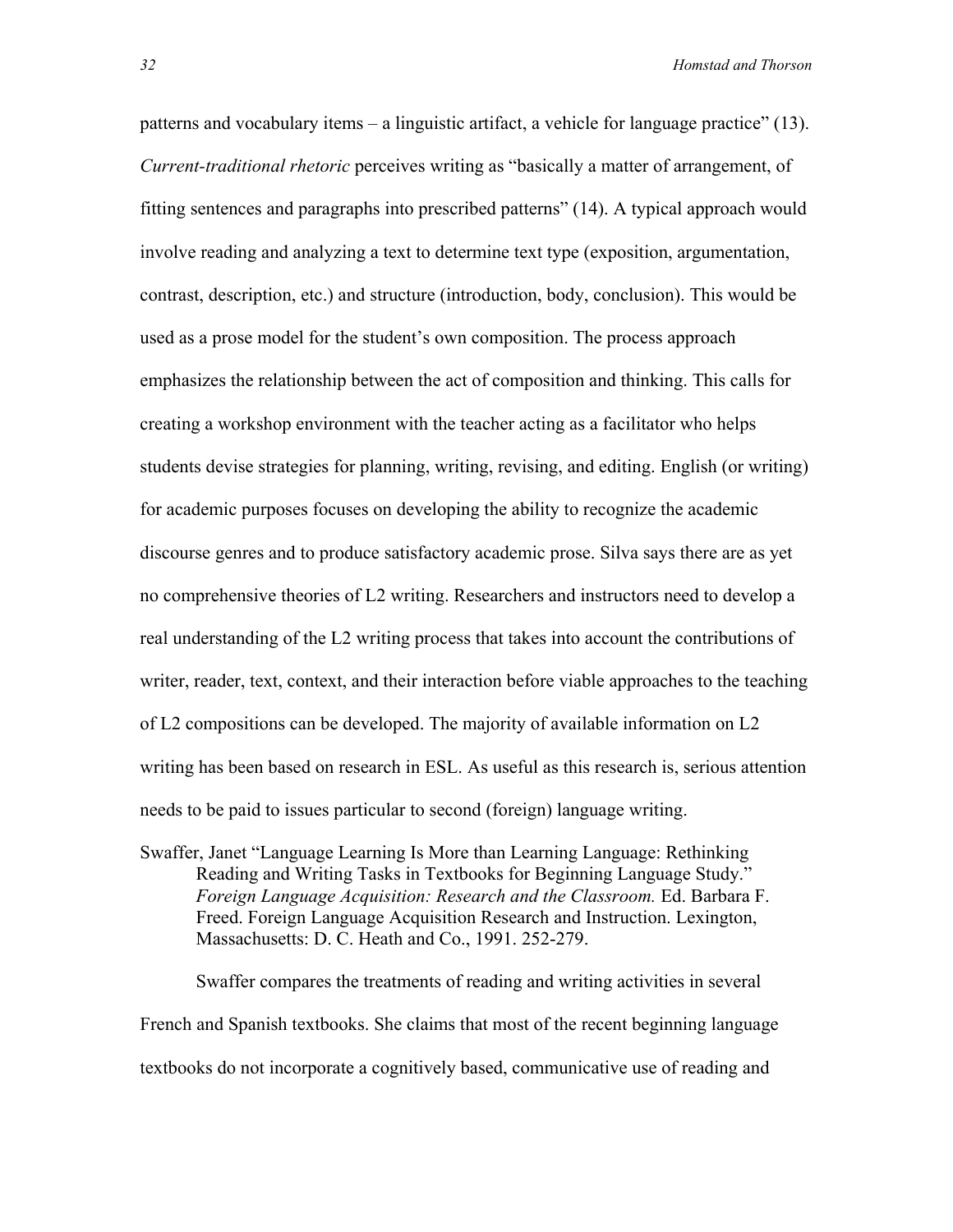writing. Swaffer compares the length of reading passages in four textbooks, the amount of English compared to the foreign language in each text, the percentage of authentic versus edited texts, the use of grammar explanations versus the illustration of grammar in functional use, and the use of sentential and suprasentential exercises in each language textbook. Swaffer concludes that there is a reluctance to use longer texts and suprasentential writing in the beginning language textbook. She claims that recursive tasks (those involved in reading and writing) are especially important for the adult language learner. Swaffer calls for a revised canon that employs learner-based activities. She suggests three important modifications to the current canon: 1) students need early exposure to familiar content and quantitative reading, 2) recursive tasks need to be stressed from the outset, and 3) text books should provide links between the recognition of formal accuracy and comprehension of the subject matter.

Terry, Robert M. "Teaching and Evaluating Writing as a Communicative Skill." *Foreign Language Annals* 22.1 (1989): 42-54.

Terry argues that while most writing tasks in the second language classroom are designed as skill-getting activities, we need to and can practice more communicative writing skills – informing, relating, questioning, persuading, etc. He claims that most students, even at a beginning level, can write for communication if the tasks they are asked to carry out are realistic, meaningful, occasioned by need, and appropriate to their level of linguistic sophistication. He lists several kinds of writing tasks where appropriate activities can be designed for various levels of students and explains in detail six writing activities, which could be successfully adapted to other language classes. In the second half of this article Terry addresses the issue of evaluation. He argues that holistic scoring is a more efficient and effective method of evaluating written work than meticulous,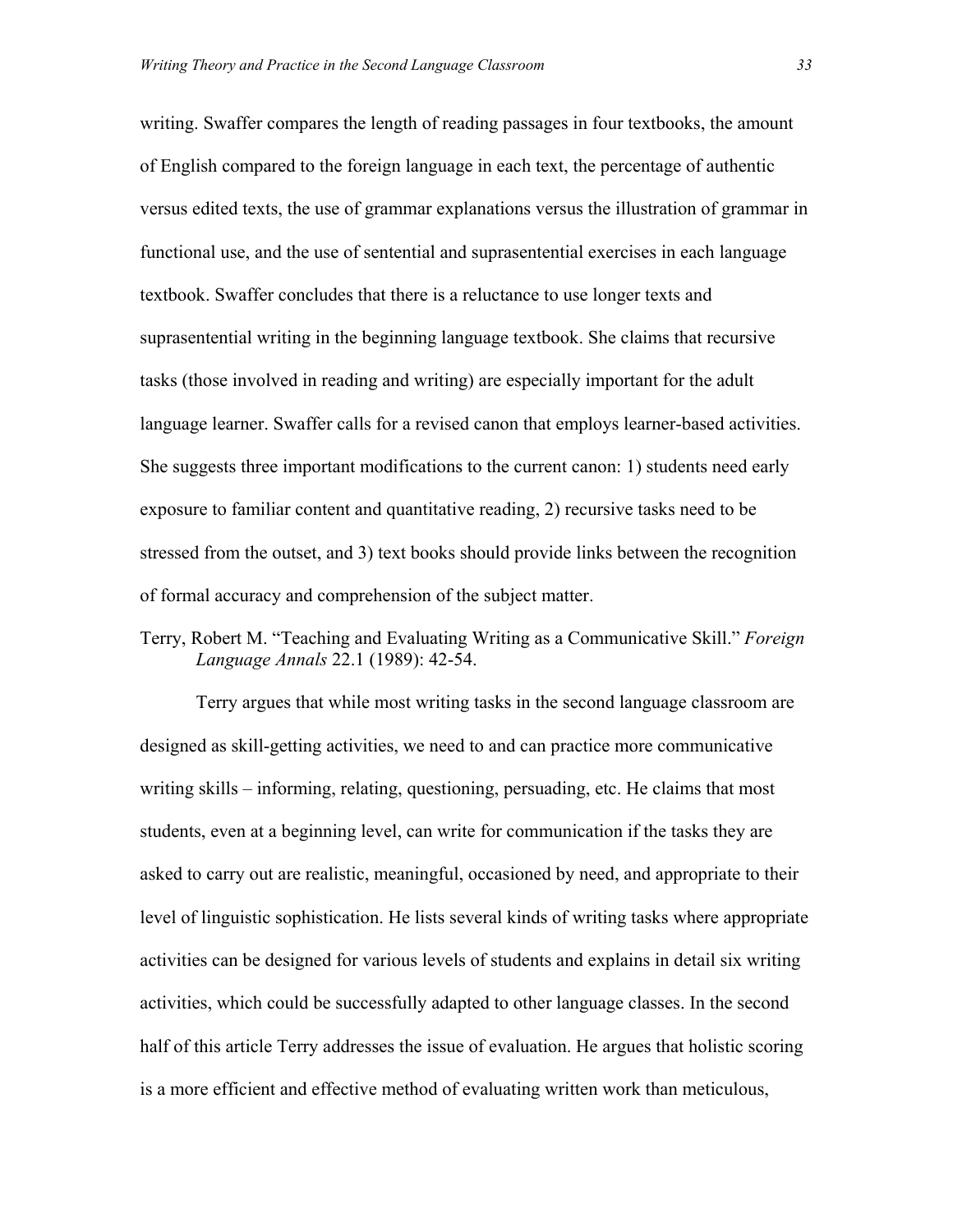tedious discrete point scoring. Holistic scoring also emphasizes the importance of the communicative content of the writing sample. Terry provides several examples of holistic scoring techniques and their application to a student paper.

Troyanovich, John. "How Defensible Is Writing as an Objective in Short-Term Foreign Language Experiences?" *Foreign Language Annals* 7.4 (1974): 435-442.

Deeply rooted in the audio-lingual tradition, Troyanovich maintains that there is no place for writing in the foreign language classroom. He claims that the "writing bias" or over-emphasis of writing in the classroom stems from Martin Luther's rejection of the oral tradition of the Church. In this article Troyanovich suggests that drills and activities that cannot be done orally should not be done at all. Writing, he states, should not be a part of the foreign language curriculum for two reasons: 1) students often are incapable of writing well in their native language and 2) students preparing compositions or dialogues try to translate vocabulary and concepts from their native language (i.e., they use their native language as a point of departure). Troyanovich advocates an audiolinguallystructured classroom based solely on the spoken word.

Valdes, Guadalupe, Paz Haro and Maria Paz Echevarriarza. "The Development of Writing Abilities in a Foreign Language: Contributions toward a General Theory of L2 Writing." *Modern Language Journal* 76.3 (1992): 333-352.

Historically, the development of writing skills has been of secondary interest in foreign language classes. But changing assumptions about the importance of writing in American education and in ESL are beginning to have an effect on foreign language education as well. Most of the research on second language writing has been conducted by ESL professionals, and the authors of this article call for a more active engagement of foreign language educators in this area. The authors' own contribution is a study that challenges assumptions about the development of writing skills inherent in the ACTFL